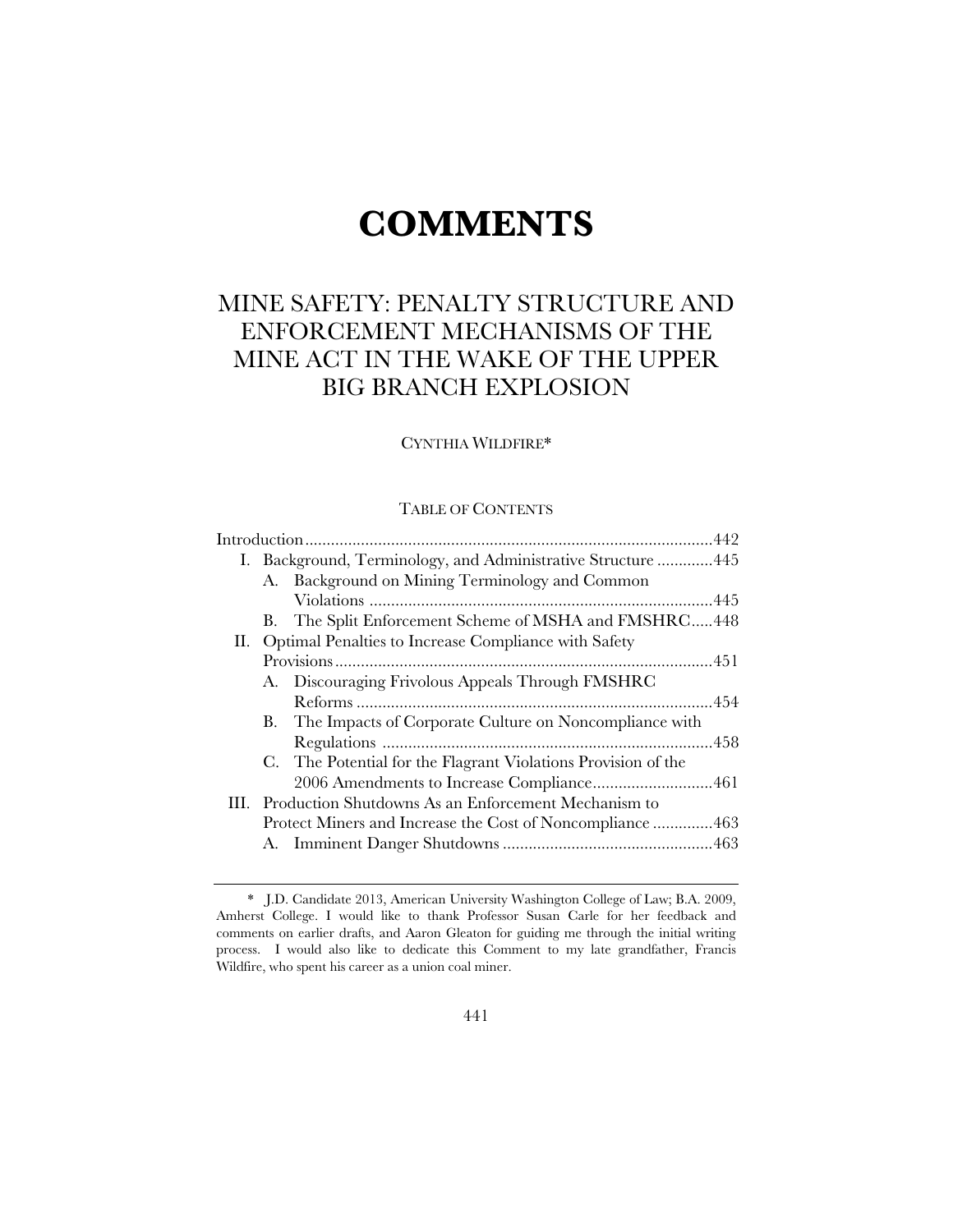| 442 | <i>ADMINISTRATIVE LAW REVIEW</i> | <b>64:2</b> |
|-----|----------------------------------|-------------|
|     |                                  |             |

|  | C. Potential Benefits of Expanded Shutdown Authority466 |  |
|--|---------------------------------------------------------|--|
|  |                                                         |  |
|  |                                                         |  |
|  | B. MSHA Administrative Solutions and Current Changes469 |  |
|  |                                                         |  |
|  |                                                         |  |

#### **INTRODUCTION**

On April 5, 2010, an explosion at the Upper Big Branch Coal Mine in West Virginia killed twenty-nine miners.<sup>1</sup> In 2011, thirty-seven miners were killed on the job.<sup>2</sup> An additional fifteen hundred current and former coal miners die each year of black lung.3 Strict adherence to the safety measures mandated by the Mine Act<sup>4</sup> would have prevented all or nearly all of these deaths.5 The Mine Act, as implemented by the Mine Safety and Health Administration  $(MSHA)$ <sup>6</sup> is tailored to address common and foreseeable dangers in mines. The Act's effectiveness is blunted, however,

<sup>1</sup>*. See* Ken Ward Jr. & Andrew Clevenger, *Last Four Upper Big Branch Miners Found Dead: Death Toll Rises to 29; Worst U.S. Mine Disaster in 40 Years*, CHARLESTON GAZETTE, Apr. 9, 2010, http://www.wvgazette.com/News/201004090857 (reporting four days after the disaster that rescue workers were able to return to the mine and determine there were no survivors).

<sup>2</sup>*. See 2011 Comparison of Year-to-Date and Total Fatalities for M/NM & Coal*, MINE SAFETY & HEALTH ADMIN., http://www.msha.gov/STATS/DAILY/D2011BAR.PDF (last updated Dec. 31, 2011).

<sup>3</sup>*. Black Lung*, UNITED MINE WORKERS OF AM., http://www.umwa.org/ ?q=content/black-lung (last visited May 8, 2012). Black Lung and other related diseases are all preventable occupational diseases caused "by prolonged breathing of coal mine dust." *Id.* 

 <sup>4.</sup> *See* Mine Improvement and New Emergency Response Act of 2006 (MINER Act), Pub. L. No. 109-236, 120 Stat. 493 (codified in scattered sections of 29 U.S.C. and 30 U.S.C.); Federal Mine Safety and Health Act of 1977, Pub. L. No. 95-164, 91 Stat. 1290 (codified as amended in 30 U.S.C. §§ 801–965 (2006)). The Federal Mine Safety and Health Act of 1977 and the MINER Act of 2006, which amended the prior legislation, are collectively referred to as the "Mine Act." *See* News Release, Office of Pub. Affairs, U.S. Dep't of Labor, Mining Deaths Rise in 2010: MSHA Chief Pledges Continued Enforcement, Outreach on Behalf of Nation's Miners 2 (Jan. 13, 2011), http://www.msha.gov/media/PRESS/2011/NR110113a.pdf (quoting Joseph Main, Assistant Secretary of Labor for the Mine Safety and Health Administration (MSHA), describing the enforcement power of the agency as stemming from the Mine Act).

<sup>5</sup>*. See* News Release, *supra* note 4, at 1 (quoting Joseph Main, Assistant Secretary of Labor for MSHA, as stating, "Mining deaths are preventable").

 <sup>6.</sup> The Mine Safety and Health Administration was created within the Department of Labor in 29 U.S.C. § 557a (2006). For an organizational chart of MSHA, see *MSHA Program Areas*, MINE SAFETY & HEALTH ADMIN., http://www.msha.gov/programs/ programs.htm (last visited May 8, 2012).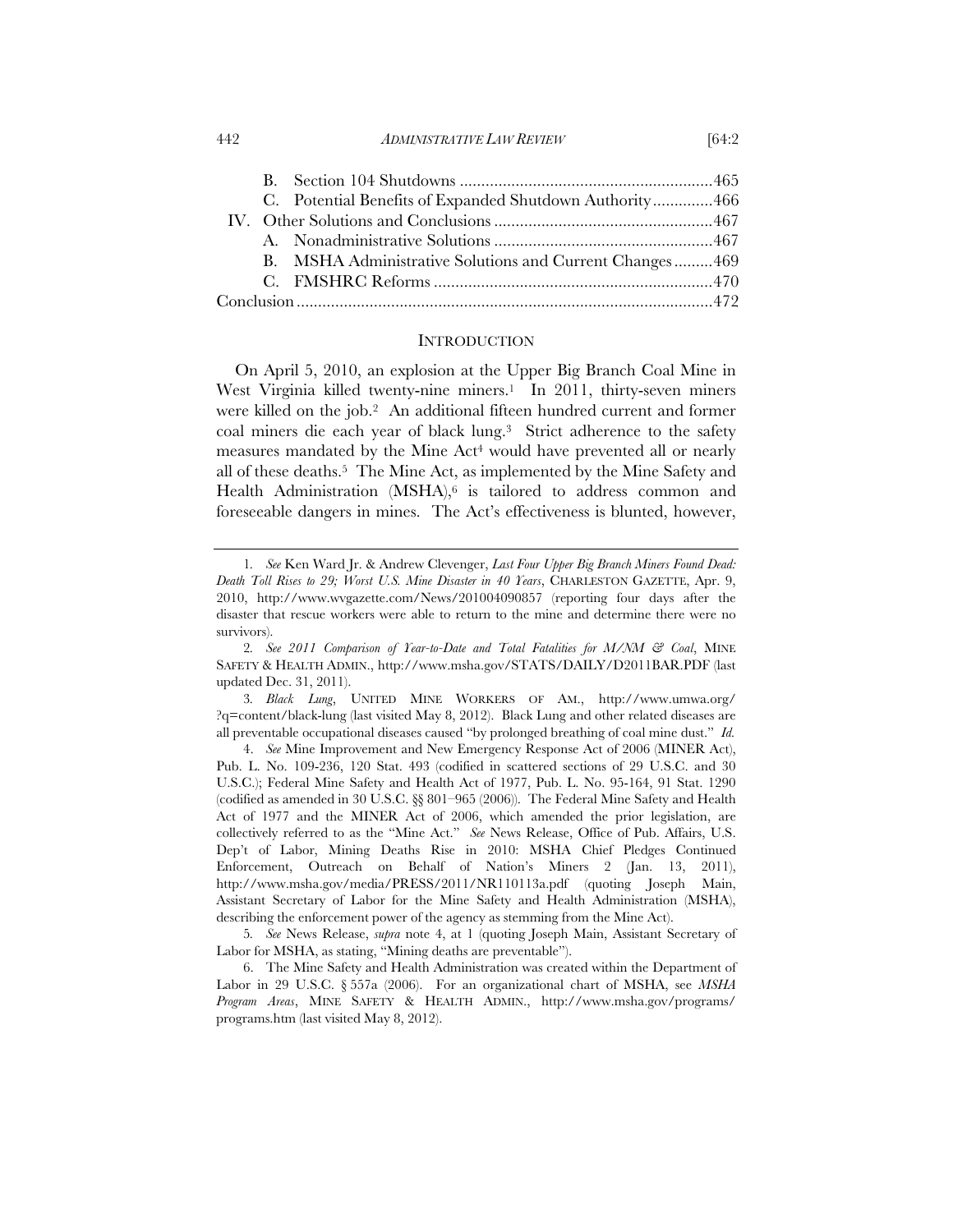because many mine operators, who are ultimately responsible for ensuring a safe workplace,7 choose to accept citations and penalties rather than follow MSHA's safety directives.8 This means that the causes of the explosion at Upper Big Branch, as well as the causes of most other mining fatalities, are already illegal. Obviously then, enforcement and compliance are appropriate points for consideration and review, but they depend in large part on cooperation from the judges who review MSHA's actions.<sup>9</sup> To affect improvement, enhanced enforcement mechanisms and higher penalties need to be accompanied by changes at the Federal Mine Safety and Health Review Commission (FMSHRC or Commission). Policy changes at MSHA to strengthen enforcement or increase the consequences of noncompliance will have little effect if FMSHRC reverses orders or reduces penalties to previous lower levels when companies contest the actions.

After a series of mine accidents in 2006, Congress passed the MINER Act,10 which amended the 1977 Mine Act. Among other things, the amendments increased penalties and created a category of "flagrant" violations, which can have penalties of up to  $$220,000$  each.<sup>11</sup> The impact of those amendments is not yet clear; the first flagrant violation case to be

<sup>7</sup>*. See* 30 U.S.C. § 801(e) (2006) ("[T]he operators of such mines with the assistance of the miners have the primary responsibility to prevent the existence of such conditions and practices in such mines . . . .").

<sup>8</sup>*. See* News Release, Office of Pub. Affairs, U.S. Dep't of Labor, MSHA Announces Results of November Impact Inspections (Dec. 21, 2010), http://www.msha.gov/media/ PRESS/2010/NR101221.pdf (quoting Assistant Secretary Joseph Main's statement that impact inspections "reduce the number of mines that consider egregious violation records a cost of doing business"); *see also Blankenship's First Comments on Tragedy*, METRONEWS, Apr. 6, 2010, http://www.wvmetronews.com/index.cfm?func=displayfullstory&storyid=36365 (quoting the CEO of Massey Coal after the Upper Big Branch mine disaster saying, "Violations are unfortunately a normal part of the mining process").Performance Coal, a subsidiary of Massey Coal, was the operator of the Upper Big Branch Mine.

<sup>9</sup>*. Cf.* 30 U.S.C. § 823(a)–(d) (establishing the Federal Mine Safety and Health Review Commission (FMSHRC or Commission) and describing its structure and procedures for review of Mine Act cases).

 <sup>10.</sup> Pub. L. No. 109-236, 120 Stat. 493 (codified in scattered sections of 29 U.S.C. and 30 U.S.C.); *see also* Joseph Main, *MINER Act: 5 Years Later*, (WORK IN PROGRESS): THE OFFICIAL BLOG OF THE U.S. DEP'T OF LABOR (June 15, 2011), http://social.dol.gov/ blog/miner-act-5-years-later/ ("The Mine Improvement and Emergency Response (MINER) Act of 2006 was drafted in response to the tragedies at the Sago, Aracoma, and Darby mines.").

<sup>11</sup>*. See* 30 C.F.R. § 100.5(e) (2010) (defining flagrant violations as those involving "a reckless or repeated failure to make reasonable efforts to eliminate a known violation of a mandatory health or safety standard that substantially and proximately caused, or reasonably could have been expected to cause, death or serious bodily injury").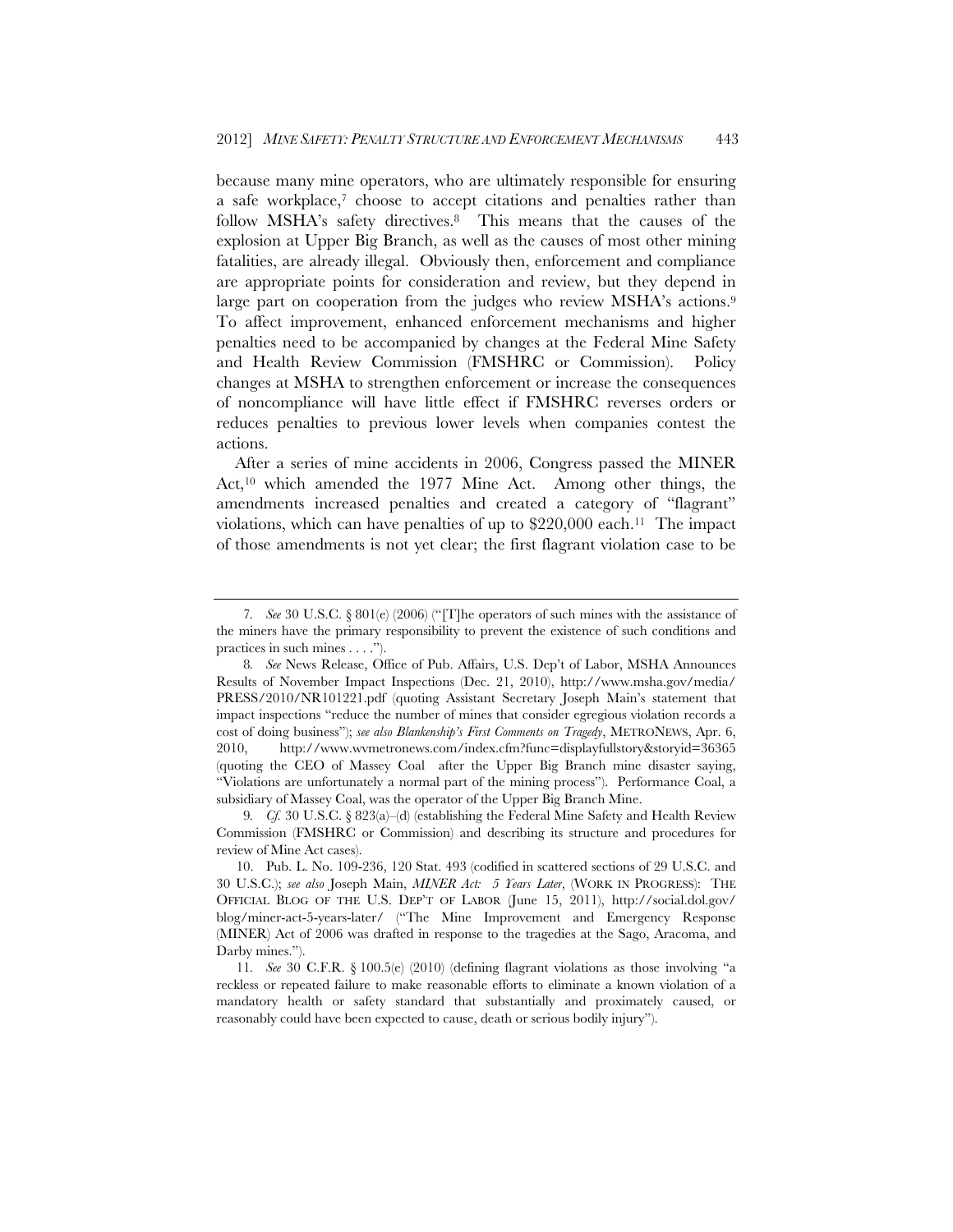litigated on its merits is currently on appeal.12 It is possible that without further regulatory changes holdings favorable to MSHA in this and other cases would alter the risk analysis for mine operators, at least for the most egregious violations.

Mine safety regulations have formed and developed in response to wellpublicized mine disasters in an attempt to correct the weaknesses and flaws in the law revealed by the disasters.13 Congress has not thus far passed legislation responding to the Upper Big Branch disaster,<sup>14</sup> which lost a strong advocate after the death of long-time West Virginia Senator Robert C. Byrd.15 MSHA released its official report on the disaster on December 6, 2011, but the report has not prompted a renewed effort to make legislative changes.16 Even if Congress does not act, MSHA has already adjusted its enforcement methods and can continue rulemaking within the parameters of the current statute to respond to the dangers revealed by the disaster.17 While mine safety has improved immensely since the formation

14*. See* Sam Hananel, *House Rejects Mine Safety Bill Prompted by West Virginia Disaster*, HUFFINGTON POST (Dec. 8, 2010, 4:54 PM), http://www.huffingtonpost.com/ 2010/12/08/house-rejects-mine-safety\_n\_794122.html (explaining that the legislation would have made it easier for regulators to shut down problem mines prior to an accident, such as the explosion at Upper Big Branch).

15*. See* Ken Ward Jr., *Sen. Robert C. Byrd on the Massey Mine Disaster: "I Am Sick, I Am Saddened and I Am Angry*,*" Coal Tattoo*, CHARLESTON GAZETTE (Apr. 9, 2010, 10:35 AM), http://blogs.wvgazette.com/coaltattoo/2010/04/09/sen-robert-c-byrd-on-the-massey-

mine-disaster-i-am-sick-i-am-saddened-and-i-am-angry/ (providing a statement from Sen. Byrd calling for action, including "a reexamination of the health and safety laws that have been put into place and what more may need to be done to avoid future loss of life"). Senator Byrd passed away not long after the Upper Big Branch explosion.

16*. See Upper Big Branch Mine-South*, MINE SAFETY & HEALTH ADMIN., http://www.msha.gov/PerformanceCoal/PerformanceCoal.asp (last visited May 8, 2012) (providing links to the *Fatal Accident Investigation Report* and other materials relating to the disaster).

17*. See Examining Recent Regulatory and Enforcement Actions of the Mine Safety and Health Administration: Hearing Before the Subcomm. on Workforce Protections of the H. Comm. on Educ. & the Workforce*, 112th Cong. 18–21 (2011) (statement of Joseph Main, Assistant Secretary of Labor for MSHA) (explaining MSHA's actions in response to Upper Big Branch, including impact

<sup>12</sup>*. See* Stillhouse Mining, LLC, 33 FMSHRC 778, 797 (2011) ("[W]hether an alleged violation is 'flagrant' under section 110 of the Mine Act presents a case of first impression for this Administrative Law Judge and the Commission."); s*ee also Cases Currently on Review Before the Commission*, FED. MINE SAFETY & HEALTH REV. COMM'N, http://www.fmshrc.gov/ MonthlyCaseReport.pdf (last visited May 8, 2012) (listing *Stillhouse* as one of the cases on review as of April 12, 2012).

<sup>13</sup>*. See* Alison D. Morantz, *Mining Mining Data: Bringing Empirical Analysis to Bear on the Regulation of Safety and Health in U.S. Mining*, 111 W. VA. L. REV. 45, 46–47 (2008) (detailing mine regulation that began after the Monongah disaster killed hundreds of miners in 1907 and continuing through the 2006 MINER Act, enacted after twelve miners died in an explosion at the Sago Mine).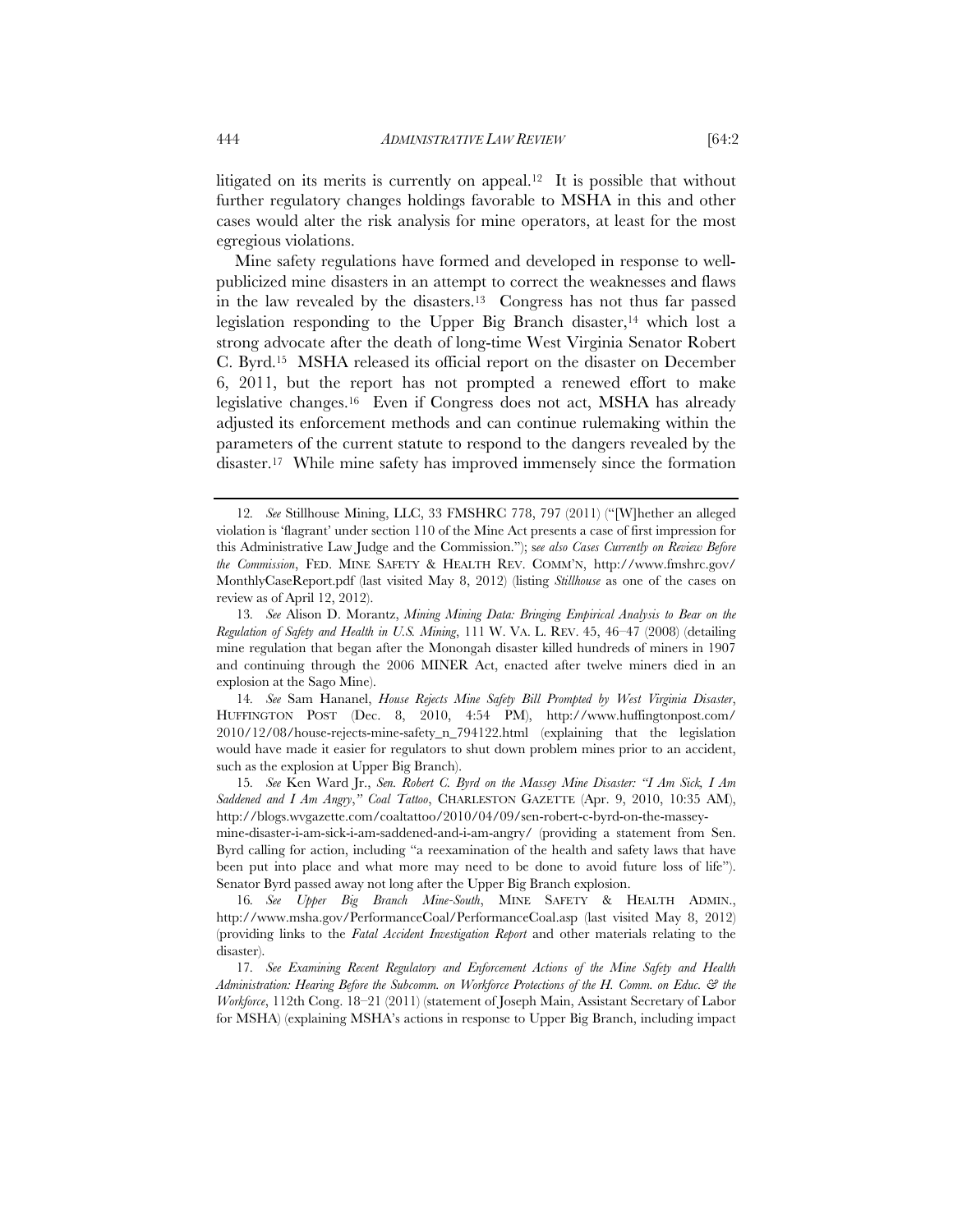of MSHA,18 disasters like Upper Big Branch, continued deaths from smaller accidents, and long-term health problems<sup>19</sup> demonstrate the need for further safety improvement.

Because existing regulations address most risks present in mines, including the causes of the Upper Big Branch disaster, any new regulations or legislation should focus on widespread noncompliance. The Commission has acted as a barrier to stronger enforcement measures in the past, and this Comment will address its role in considering potential methods of increasing compliance. Part I will provide an explanation of mine-specific terminology, common violations, and the structure of MSHA and FMSHRC. Part II will discuss the fines currently applied to violations and the accompanying appeals process that often reduces penalties, arguing that fines need to be higher to incentivize compliance. Part III will discuss other enforcement measures that could increase compliance, with a focus on inspectors' authority to shut down production in some situations. Finally, Part IV will outline potential solutions. Each Part will discuss the relationship between MSHA and the Commission, the extent to which the Commission's administrative law judges (ALJs) interfere with enforcement measures, and the potential changes that could overcome the limitations imposed by the Commission.

# I. BACKGROUND, TERMINOLOGY, AND ADMINISTRATIVE STRUCTURE

# *A. Background on Mining Terminology and Common Violations*

Because the subject matter of this Comment involves technical terminology and legal standards specific to the Mine Act, an overview of the significance of a few frequent violations may be helpful. The Upper Big Branch Mine and the conditions investigators found after the accident will

inspections at high-risk mines and rulemaking on pattern of violations injunctions, coal dust, and examinations).

<sup>18</sup>*. See* Anne Marie Lofaso, *What We Owe Our Coal Miners*, 5 HARV. L. & POL'Y REV. 87, 99–100 (2011) (demonstrating a drop in fatalities after the passage of comprehensive mine safety legislation).

 <sup>19.</sup> Autopsies of the Upper Big Branch victims revealed cause for concern about increases in black lung, including in younger miners and those with fewer years on the job. *See* J. DAVITT MCATEER ET AL., GOVERNOR'S INDEP. INVESTIGATION PANEL, UPPER BIG BRANCH: THE APRIL 5, 2010, EXPLOSION: A FAILURE OF BASIC COAL MINE SAFETY PRACTICES 32 (2011), *available at* http://www.nttc.edu/programs&projects/minesafety/ disasterinvestigations/upperbigbranch/UpperBigBranchReport.pdf (reporting that seventeen of the twenty-four autopsies with sufficient lung tissue revealed coal workers' pneumoconiosis (CWP), and five of those with CWP had less than ten years of mining experience).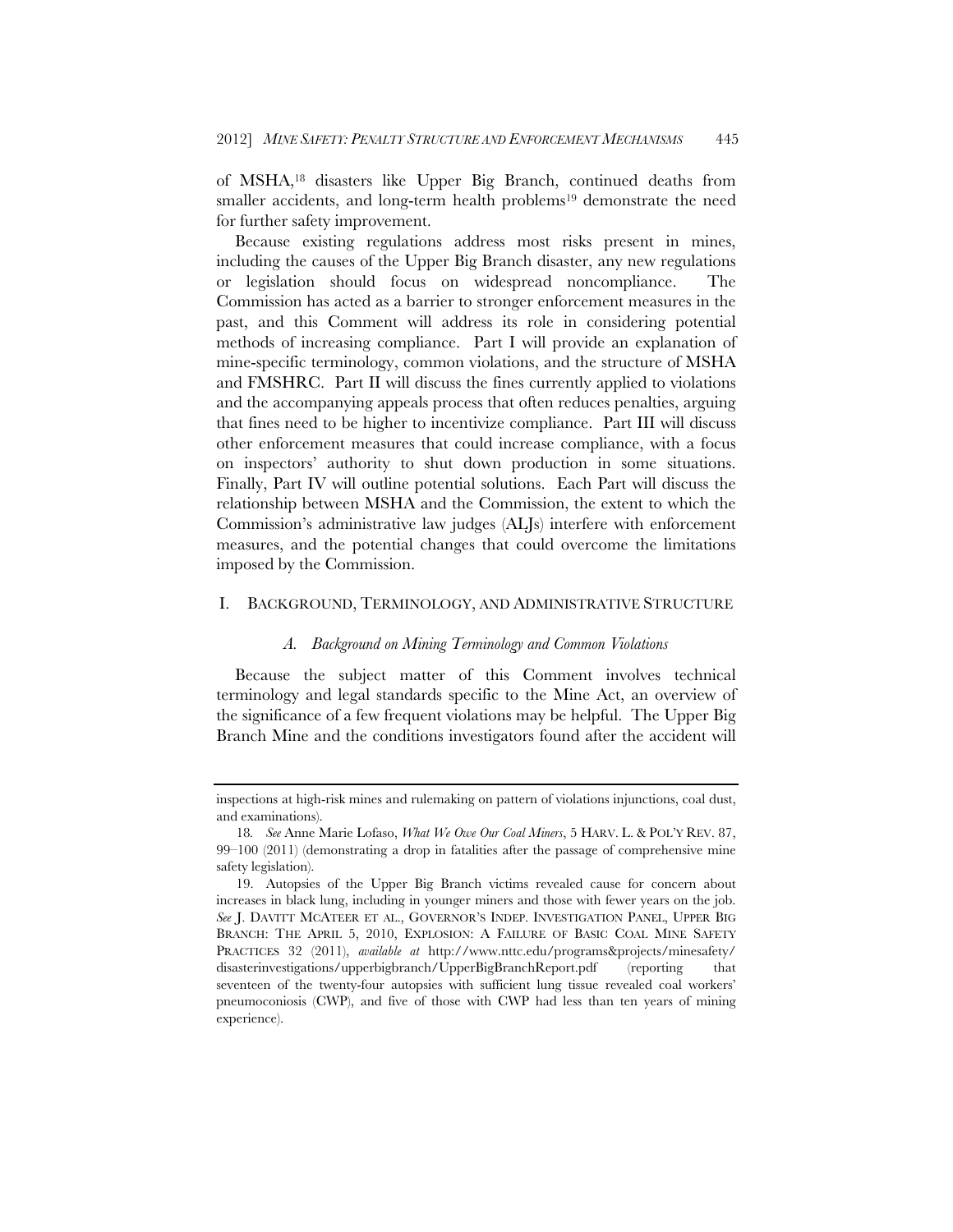be used as an example throughout. The violations that contributed to the disaster are not unusual in other mines,20 though most do not reach a similar extent of noncompliance.

Upper Big Branch used longwall mining, a highly productive method of underground coal mining used primarily in Appalachia.21 Longwall mining uses a shearer machine to extract a full seam of coal, with the shearer bits removing the coal and then dropping it onto a conveyor belt in a relatively automated process.22 The roof above the coal seam is then allowed to collapse, forming a caved-out and inaccessible area called the "gob."23 Machinery for longwall mining is very expensive, but fewer workers are needed and the coal can be extracted more efficiently.<sup>24</sup> This type of mining tends to produce large quantities of dust, and ventilation is often a challenge.25

The long-established room-and-pillar method of underground coal mining remains the most common method used today.26 Room-and-pillar mining removes the coal from "rooms," leaving behind pillars of coal to support the roof that many companies later extract during retreat mining, allowing the roof to collapse behind miners.27 Conventional room-andpillar mining involves the labor-intensive process of undercutting the coal, drilling holes in it, blasting it loose with explosives, and then loading it.28 Continuous room-and-pillar mining uses a machine to remove the coal and load it in one step, though both types require frequent stops for roof

 <sup>20.</sup> In 2010, the most frequently cited standards for underground coal mines were: (1) accumulations of combustible materials; (2) ventilation plan violations; (3) electrical equipment violations; (4) failure to protect from falls of roof, face, and ribs; and (5) roof control plan violations. *See Most Frequently Cited Standards for 2010: Underground—Coal*, MINE SAFETY & HEALTH ADMIN., http://www.msha.gov/stats/top20viols/top20home.asp (select "2010" under "What Year?," "Underground" under "Select a Mine Type," and "Coal" under "Select an Industry Group," and then select "Get Top Twenty") (last visited May 8, 2012) (compiling data for citations given at various types of mines). Others in the top twenty include machinery and equipment violations, failure to adequately rock-dust, and inadequate maintenance of firefighting equipment. *Id.*

 <sup>21.</sup> ENERGY INFO. ADMIN., U.S. DEP'T OF ENERGY, DOE/EIA-TR-0588, LONGWALL MINING, at viii (1995).

<sup>22</sup>*. Id.* at 3.

<sup>23</sup>*. Id.* at 9.

<sup>24</sup>*. See id.* at 3, 5 (explaining that longwall mining is more efficient because it is a continuous operation and allows a higher rate of production to be sustained, but that the capital costs for equipment and installation are high).

<sup>25</sup>*. See id.* at 5 (explaining that dust levels often exceed maximum limits and must be reduced by modifying the cutting sequence or increasing airflow).

<sup>26</sup>*. Id.* at 3.

<sup>27</sup>*. Id.*

<sup>28</sup>*. Id.*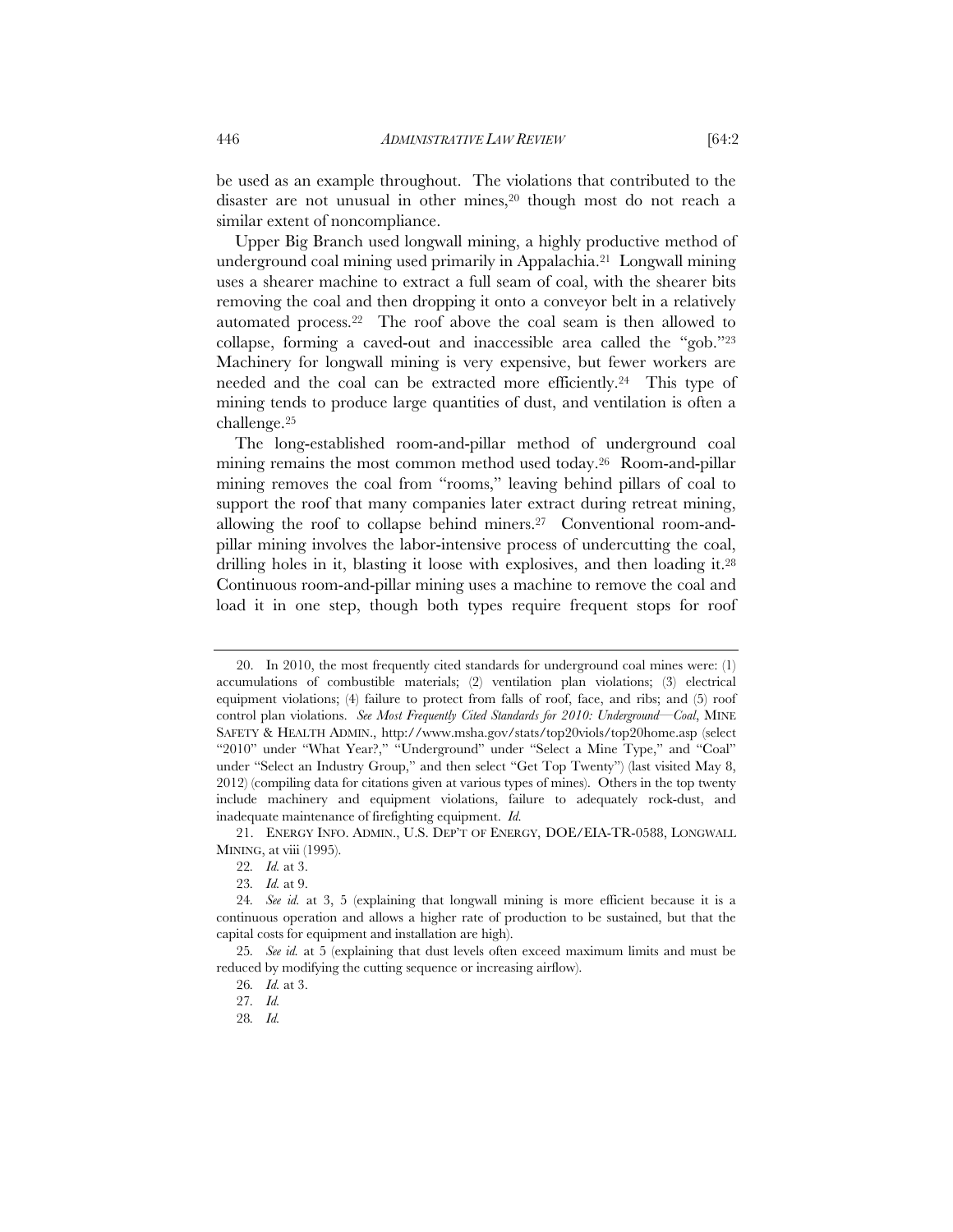bolting.29

Regardless of which type of mining is used, the environment of an underground coal mine abounds with dangers. Regulations are designed to limit those dangers, and regulations exist for almost anything that can go wrong in a mine. If the regulations were followed, few accidents would take place. If a mine roof is properly supported, it will not collapse and crush workers.30 If machinery has proper visibility and operators follow safety procedures, workers will not be run over.<sup>31</sup> Others accidents, like the Upper Big Branch explosion, have more complex causes.32 Still, if equipment is properly maintained, dust controlled, ventilation plans followed, and examinations performed, then explosions will not happen.<sup>33</sup> An ignition would not have been able to grow into an explosion if equipment was maintained and water sprays worked properly.34 There would be no coal dust in the air to cause black lung or propagate an explosion if dust control measures were implemented.35 A foreman would

32*. See* MCATEER ET AL., *supra* note 19, at 4 (describing the combination of problems with ventilation, dust, and equipment that led to the explosion). *See generally* MINE SAFETY & HEALTH ADMIN., REPORT OF INVESTIGATION: FATAL UNDERGROUND MINE EXPLOSION APRIL 5, 2010 (2011), http://www.msha.gov/Fatals/2010/UBB/FTL10c0331.pdf. MSHA found that violations of twelve safety standards contributed directly to the explosion, including failing to conduct required examinations that could have revealed hazards, coal-dust accumulations violations, failure to rock-dust, failure to comply with the ventilation plan (including operating the shearer with missing and clogged water sprays), and failing to maintain the shearer. *Id.* at 9. Nine of those twelve contributory violations were also flagrant, and an additional 357 noncontributory violations were issued. *Id.* at 9. MSHA's findings and conclusions regarding the explosion are consistent with McAteer's; the parallel citation is only included here and McAteer's is used as the authority throughout.

33*. See* MCATEER ET AL., *supra* note 19, at 4 (stating that the explosion was preventable and would not have happened had the company followed existing safety laws regarding ventilation, rock-dusting, coal-dust accumulations, equipment maintenance, and pre-shift and on-shift examinations).

34*. Id.* Water sprays on the shearer were clogged at the Upper Big Branch Mine. *Id.* at 23. Water sprays serve both to control dust and to douse sparks and prevent ignitions as the metal bits of the shearer hit rock. *Id.*

35*. Cf. id.* at 4. (explaining that one factor that resulted in the explosion at Upper Big Branch was the company's failure to maintain its ventilation system in accordance with federal regulations, which resulted in an accumulation of coal dust in the system that served fuel for the explosion). Coal dust is highly explosive, and heavy dust throughout a mine can provide fuel for the explosion to continue through the whole mine rather than being contained to one section. For a short video demonstrating a coal-dust-propagated explosion,

<sup>29</sup>*. See id*.

<sup>30</sup>*. Cf.* 30 U.S.C. § 862(a), (f) (2006) (mandating that the mine roof in all working areas, roadways, and travelways be supported, and that operators maintain a roof control plan and perform regular safety inspections).

<sup>31</sup>*. Cf.* 30 C.F.R. § 77.1607(g) (2011) ("Equipment operators shall be certain, by signal or other means, that all persons are clear before starting or moving equipment.").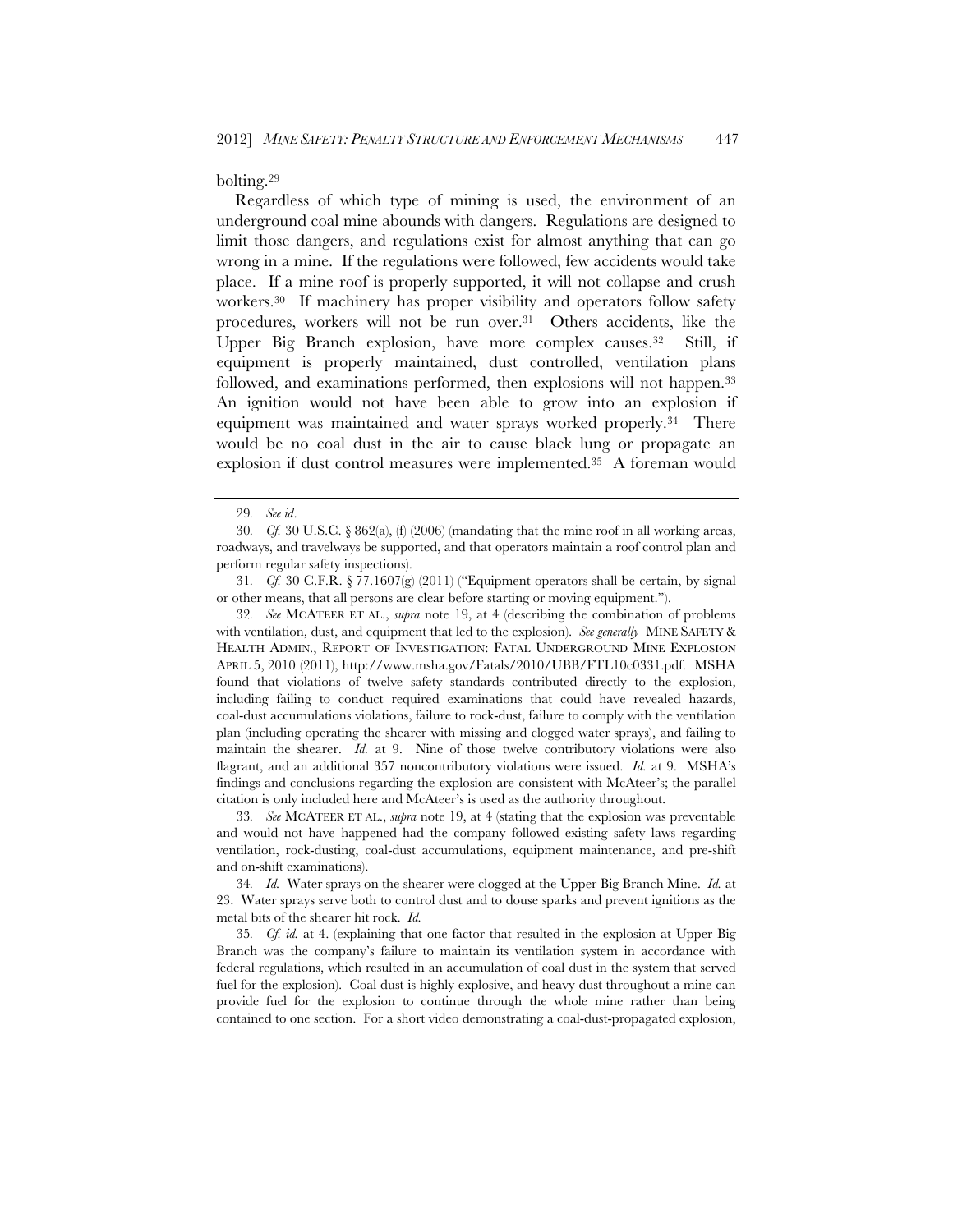be aware of high levels of methane or natural gas present in the mine if meters were working properly and if pre-shift examinations were performed as mandated.36 Even black lung would be greatly reduced if mine operators adhered to dust control regulations.37

Though mine operators are ultimately responsible for maintaining safe mines regardless of enforcement measures, MSHA provides oversight to ensure that safety regulations are followed. MSHA inspectors may issue citations for violations of safety standards, which FMSHRC may review.

# *B. The Split Enforcement Scheme of MSHA and FMSHRC*

As an independent agency, FMSHRC is not part of the Department of Labor, nor does it share a common leadership figure with MSHA.<sup>38</sup> Under the Mine Act, MSHA is responsible for enforcement and rulemaking, and FMSHRC is responsible for adjudication.39 FMSHRC consists of presidentially appointed Commissioners and ALJs.40 Cases are first heard by ALJs, and the commissioners may hear appeals if they either choose to grant a party's Petition for Discretionary Review or elect to review a case independently.41 Although a relevant favorable opinion from an ALJ can

 37. Dust regulations are currently being reworked to require lower levels of dust that the miners can be exposed to because of continued incidences of black lung under the current standard. *See End Black Lung: Act Now!*, MINE SAFETY & HEALTH ADMIN., http://www.msha.gov/S&HINFO/BlackLung/homepage2009.asp (last visited May 8, 2012) (providing references to several agency actions); *see also* Coal Mine Dust Personal Sampler Units, 30 C.F.R. pt. 74 (2009) (discussing new technology for monitoring coal dust).

see *Performance Coal Company: Upper Big Branch Mine-South Single Source Page*, MINE SAFETY & HEALTH ADMIN., http://www.msha.gov/PerformanceCoal/UBBPublic/bruceton.wvx (last visited Apr. 22, 2012).

 <sup>36.</sup> Examinations are a key tool in mine safety. A foreman must go through the mine before each shift, checking for compliance with safety standards, noting areas that require attention, and ensuring that there are not dangerous gas mixtures or other immediate risks. 30 C.F.R. § 75.360 (2011). The section foreman is also required to do examinations during shifts to check for developing problems. *Id.* § 75.362; *cf.* MCATEER ET AL., *supra* note 19, at 17–19 (describing the working conditions leading up to the explosion at Upper Big Branch, including oxygen deficiency, inoperable pumps, and improper air flows that were left unabated even after the foremen were put on notice).

<sup>38</sup>*. E.g.*, *Frequently Asked Questions*, *Is the Commission Different from "MSHA"?*, FED. MINE SAFETY & HEALTH REV. COMM'N, http://www.fmshrc.gov/faq.htm (last visited May 8, 2012) ("The Commission is completely separate from MSHA.").

<sup>39</sup>*. See About FMSHRC*, FED. MINE SAFETY & HEALTH REV. COMM'N, http://www.fmshrc.gov/fmshrc.html (last visited May 8, 2012) (describing the respective roles of MSHA and FMSHRC).

<sup>40</sup>*. See id.* (outlining the makeup of the Commission, which is composed of five members appointed by the President and confirmed by the Senate).

<sup>41</sup>*. See id.* (explaining that while most cases heard by the Commission are appealed by either an operator or the Secretary of Labor and MSHA, the Commission has the authority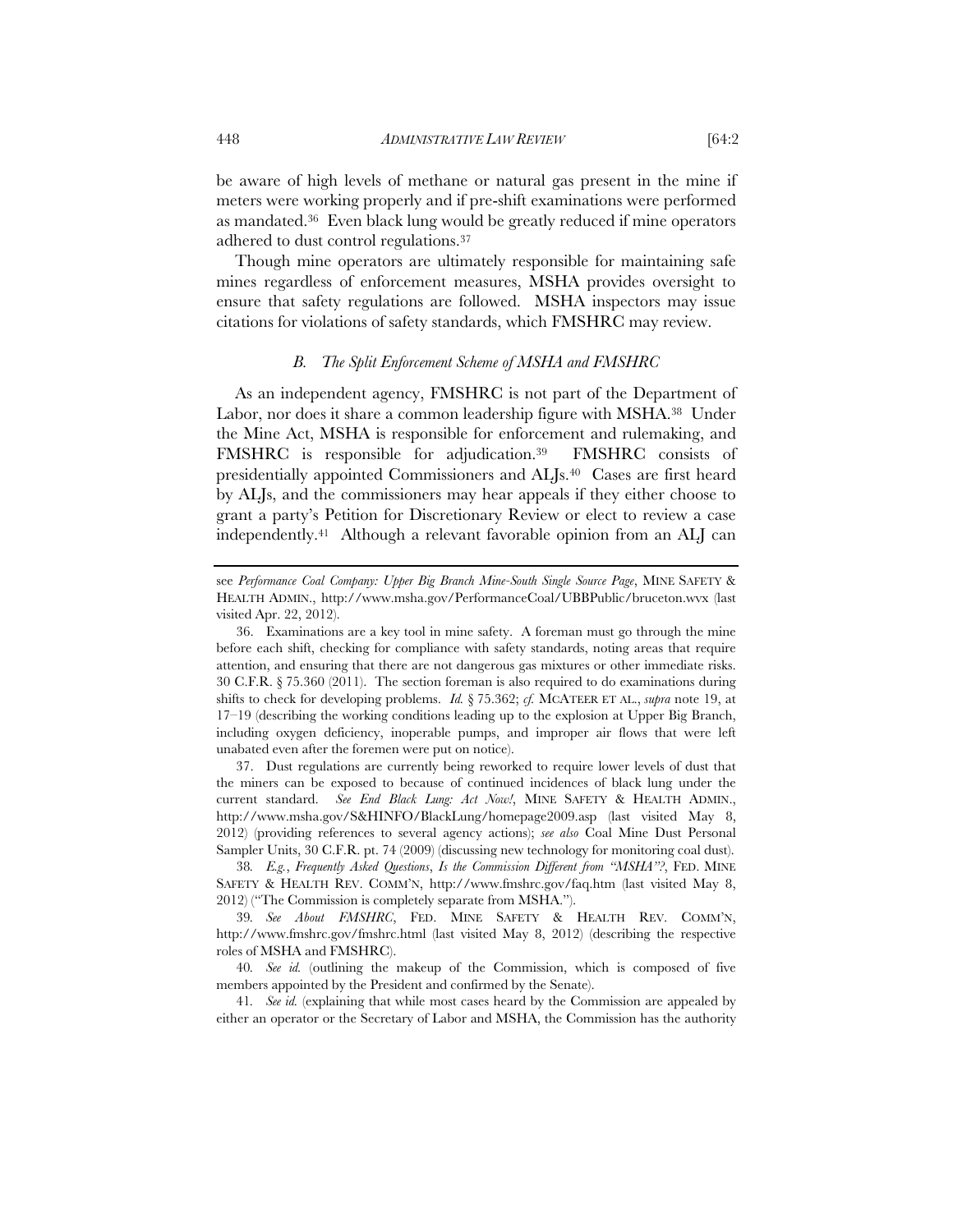be influential, ALJ decisions are not precedential, while Commission decisions are.42 ALJ decisions become final if neither party appeals or if the Commission does not grant review.43 Commission decisions may be appealed to the United States Courts of Appeals.44

MSHA has a relatively high level of statutory power to enforce the provisions of the Act, including at the inspector level.45 MSHA inspectors do not need a warrant to enter mines, nor do they need to give notice.46 Inspectors even have independent authority to shut down mines or sections of mines and withdraw miners if they find an imminent danger.47

Inspectors note the circumstances and the seriousness of a given violation, including the substantiating facts, in the citation record.48 Particularly serious violations may be designated as significant and substantial (S&S), which contributes to the "gravity analysis." 49 A violation is S&S if it "significantly and substantially contributes to the cause and effect of a coal or other mine safety or health hazard."50 The Commission created a four-part test to determine whether a violation is S&S:

(1) the underlying violation of a mandatory safety standard; (2) a discrete safety hazard—that is, a measure of danger to safety—contributed to by the

45*. See* R. Henry Moore, *The Doctrine of Judicial Deference and the Independence of the Federal Mine Safety and Health Review Commission*, 107 W. VA. L. REV. 187, 209–11 (2004) (comparing the lesser power given to the Occupational Health and Safety Administration with that given to MSHA, despite outwardly similar structures and missions).

46*. See* 30 U.S.C. § 813(a) (providing right of entry for inspectors and making it illegal for surface employees to warn underground employees of initiated inspections).

47*. Id.* § 817(a). This Comment further discusses the imminent danger standard and its interpretation, with a recommendation to strengthen inspectors' authority. *See infra* Part III.A.

to elect to review cases that were not appealed as well).

<sup>42</sup>*. Id.*

<sup>43</sup>*. Id.*

<sup>44</sup>*. Id.* Mine Act cases may be appealed to "the circuit in which the violation is alleged to have occurred or in the United States Court of Appeals for the District of Columbia Circuit." 30 U.S.C. § 816(a)(1) (2006).

<sup>48</sup>*. See Performance Coal Company, Upper Big Branch Mine-South: Massey Energy Company,*  MINE SAFETY & HEALTH ADMIN., http://www.msha.gov/PerformanceCoal/Performance CoalRegularInspectionReports.asp (last visited May 8, 2012) (linking to inspection reports, including citation forms with spaces for both the inspector's record of the facts and boxes to check regarding the gravity, type of citation, and negligence level).

 <sup>49.</sup> MINE SAFETY & HEALTH ADMIN., PROGRAM POLICY MANUAL: VOL. 1: INTERPRETATION AND GUIDELINES ON ENFORCEMENT OF THE 1977 ACT (1996) [hereinafter PROGRAM POLICY MANUAL], http://www.msha.gov/regs/complian/ppm PMVOL1C.HTM (explaining the rules and regulations to guide inspectors in enforcing the Mine Act).

<sup>50</sup>*. Id.* (quoting Federal Mine Safety and Health Act of 1977, Pub. L. No. 95-164, § 104(d)(1), (e)(1), 91 Stat. 1290, 1301 (1977)).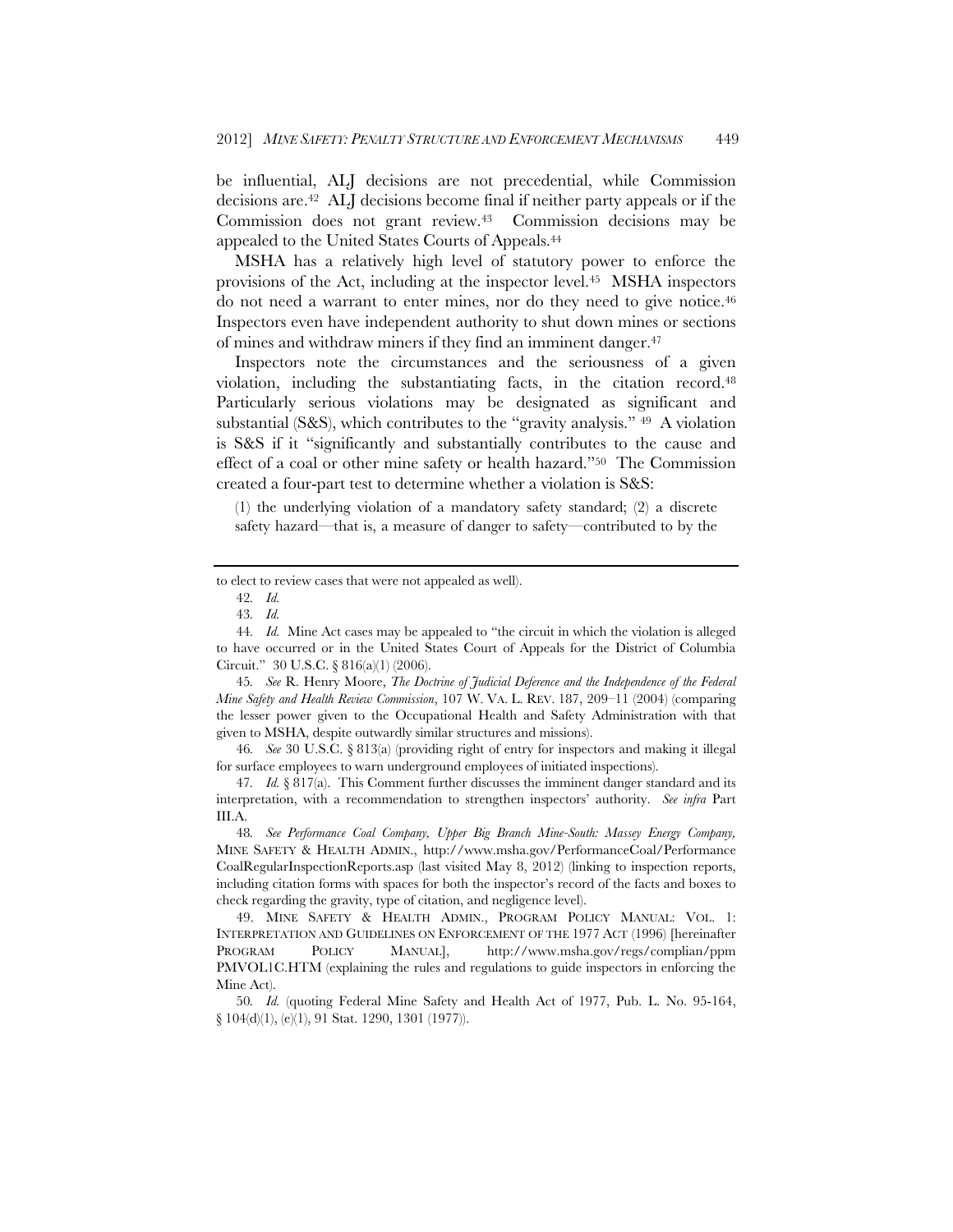violation; (3) a reasonable likelihood that the hazard contributed to will result in an injury; and (4) a reasonable likelihood that the injury in question will be of a reasonably serious nature.51

The third factor tends to be the most difficult to demonstrate because the likelihood of injury can be somewhat speculative.52 S&S designations receive a great deal of attention in many Mine Act cases, particularly in determining the appropriate penalty.<sup>53</sup> Because companies are much more likely to contest citations with high penalties, and those citations are generally S&S, ALJs regularly perform the S&S analysis. ALJs apply the standard created by the Commission to determine whether the S&S designation was appropriate. The S&S analysis demonstrates the potential for questions regarding the appropriate role of the Commission in formulating standards and rules with respect to Mine Act provisions, with MSHA bound by an interpretation of the adjudicative review body.

The split enforcement scheme leaves a blurry line between the executive and quasi-legislative functions of MSHA and the quasi-judicial function of FMSHRC. The Mine Act was enacted before *Chevron U.S.A. Inc. v. Natural Resources Defense Council*, *Inc.*,54 and does not contain language to clarify the distinct roles of the Commission and MSHA or the standard of review. While it is fairly well-settled that MSHA is entitled to *Chevron* deference,<sup>55</sup> tension remains on some issues for which the Commission has formulated standards and rules in its precedent-setting decisions.<sup>56</sup> Agency powers

<sup>51</sup>*. See* Mathies Coal Co., 6 FMSHRC 1, 3–4 (1984) (footnote omitted) (creating the much-cited "*Mathies* test").

<sup>52</sup>*. Cf.* Mach Mining, LLC, 33 FMSHRC 763, 766–67 (2011) (finding that accumulations violations were not significant and substantial (S&S) without a clearly defined ignition source at the time of the inspection, making injury possible but not "reasonably likely").

<sup>53</sup>*. See, e.g.*, Triad Underground Mining, LLC, 33 FMSHRC 231, 234–37 (2011) (referencing several Commission cases clarifying the standard and criteria to be considered in an S&S determination).

<sup>54</sup>*.* 467 U.S. 837, 865–66 (1984) (establishing deference for reasonable agency interpretations of an agency's own statute that Congress has authorized the agency to administer).

<sup>55</sup>*. See* Energy W. Mining Co. v. Fed. Mine Safety & Health Review Comm'n, 40 F.3d 457, 463–64 (D.C. Cir. 1994) (holding that the Commission owes the Secretary and MSHA deference, despite language in the Mine Act granting the Commission authority to review questions of law, policy, or discretion). *But see* Moore, *supra* note 45, at 190 ("The independence of a body such as the Review Commission is in direct conflict with the doctrine of judicial deference to administrative interpretations . . . .").

 <sup>56.</sup> For a discussion of the rules surrounding imminent danger withdrawal orders, for which the Commission has limited MSHA's enforcement authority, see *infra* Part III.A. The standards for S&S designations discussed above are another example of Commission-created policy that is narrower than an MSHA standard would likely be.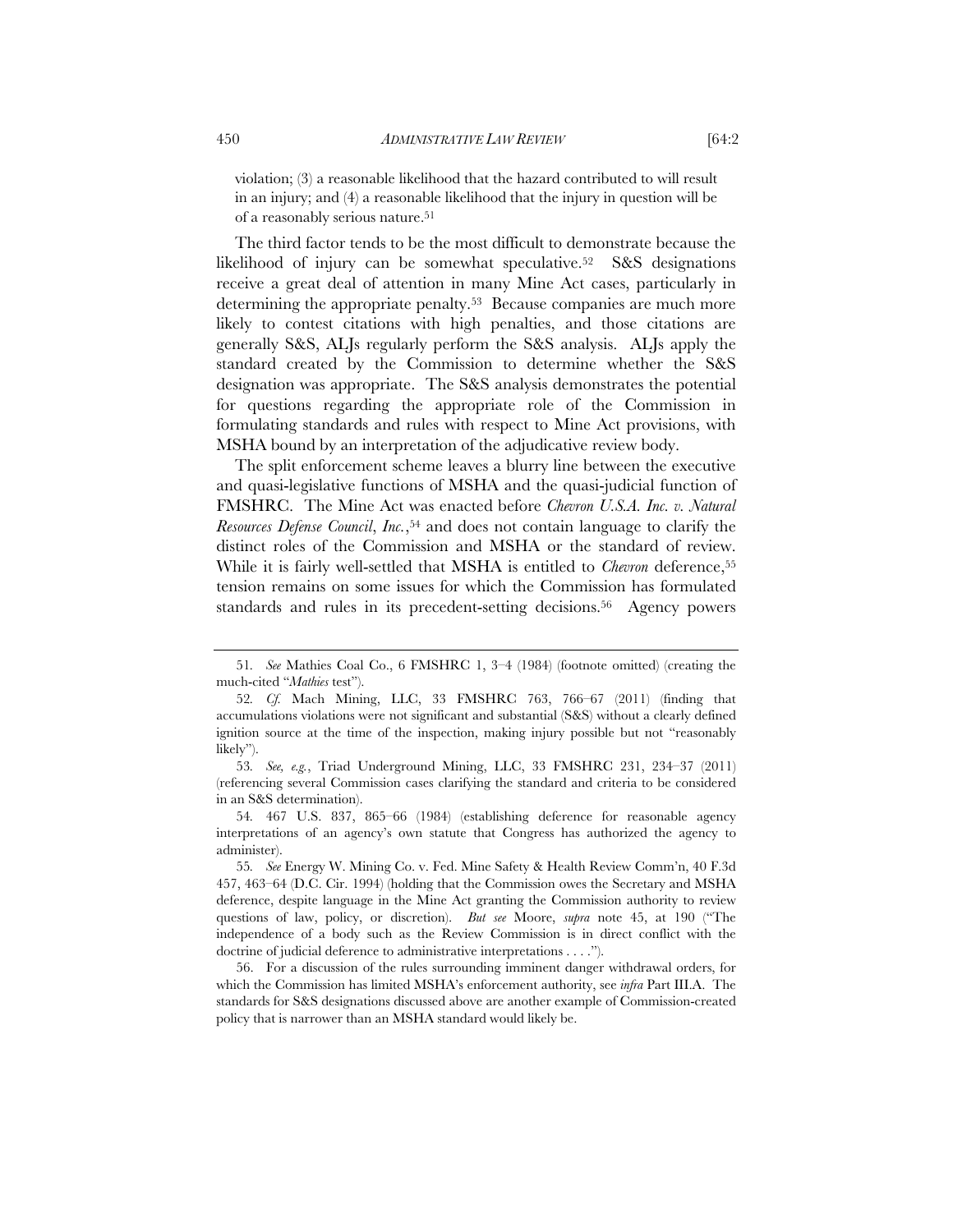reach their zenith with notice-and-comment rulemaking or formal adjudication with the force of law.57 When an agency's interpretation can be found in less formal agency materials, such as letters, guidelines, or policy statements, courts are to view it as persuasive and entitled to respect, but not necessarily entitled to full *Chevron* deference.58 However, the United States Court of Appeals for the D.C. Circuit has held that even MSHA's litigation positions before the Commission are entitled to *Chevron* deference.59 No matter the level of deference, as in any court, certain functions are judicial by nature and must be left to FMSHRC. For those cases in which the Commission does overstep its proper role, appeals to the United States Courts of Appeals can both protect the measure in question and rein in the Commission and ALJs. While MSHA can use rulemaking and appeals to protect policy positions and interpretations of many provisions of the Mine Act, the Commission and ALJs retain the power to review MSHA's enforcement measures. ALJs and the Commission also have discretion regarding penalty assessments,<sup>60</sup> making it difficult for MSHA to impose consistently higher penalties within the discretionary range without acquiescence from the Commission.

# II. OPTIMAL PENALTIES TO INCREASE COMPLIANCE WITH SAFETY PROVISIONS

Increased penalties for violations of the Mine Act could increase compliance, but only if the penalties are set sufficiently high and consistently levied against wrongdoers to alter the current profit motives

 59. Sec'y of Labor v. Excel Mining, LLC, 334 F.3d 1, 6 (D.C. Cir. 2003) ("[I]n the statutory scheme of the Mine Act, the Secretary's litigating position before [the Commission] is as much an exercise of delegated lawmaking powers as is the Secretary's promulgation of a . . . health and safety standard, and is therefore deserving of deference." (alteration in original) (internal quotation marks omitted)). Despite this holding, the resurgence of lower levels of deference to certain agency decisions discussed above could mean rulemaking will be necessary in the future or that rulemaking will be needed to preserve MSHA's interpretations before Article III courts on appeal from Commission decisions.

60*. See* 29 C.F.R. § 2700.30(b) (2011) ("In determining the amount of penalty, neither the Judge nor the Commission shall be bound by a penalty proposed by the Secretary or by any offer of settlement made by a party.").

<sup>57</sup>*. Cf.* Matt Kenna, Chevron *Deference to Agencies: A Two-Way Street*, 15 SOUTHEASTERN ENVTL. L.J. 395, 400 (2007).

<sup>58</sup>*. See id.* at 399–400 (explaining that deference is granted in a continuum, to be determined on a case-by-case basis, with rulemaking receiving the highest degree and posthoc litigation positions unsupported by a prior agency position receiving a far lower degree of deference). The Court formulated the "power to persuade" standard in *Skidmore v. Swift & Co*., 323 U.S. 134, 139–40 (1944), and revitalized it in *United States v. Mead Corp.*, 533 U.S. 218, 234–35 (2001), after *Chevron* had seemingly replaced it.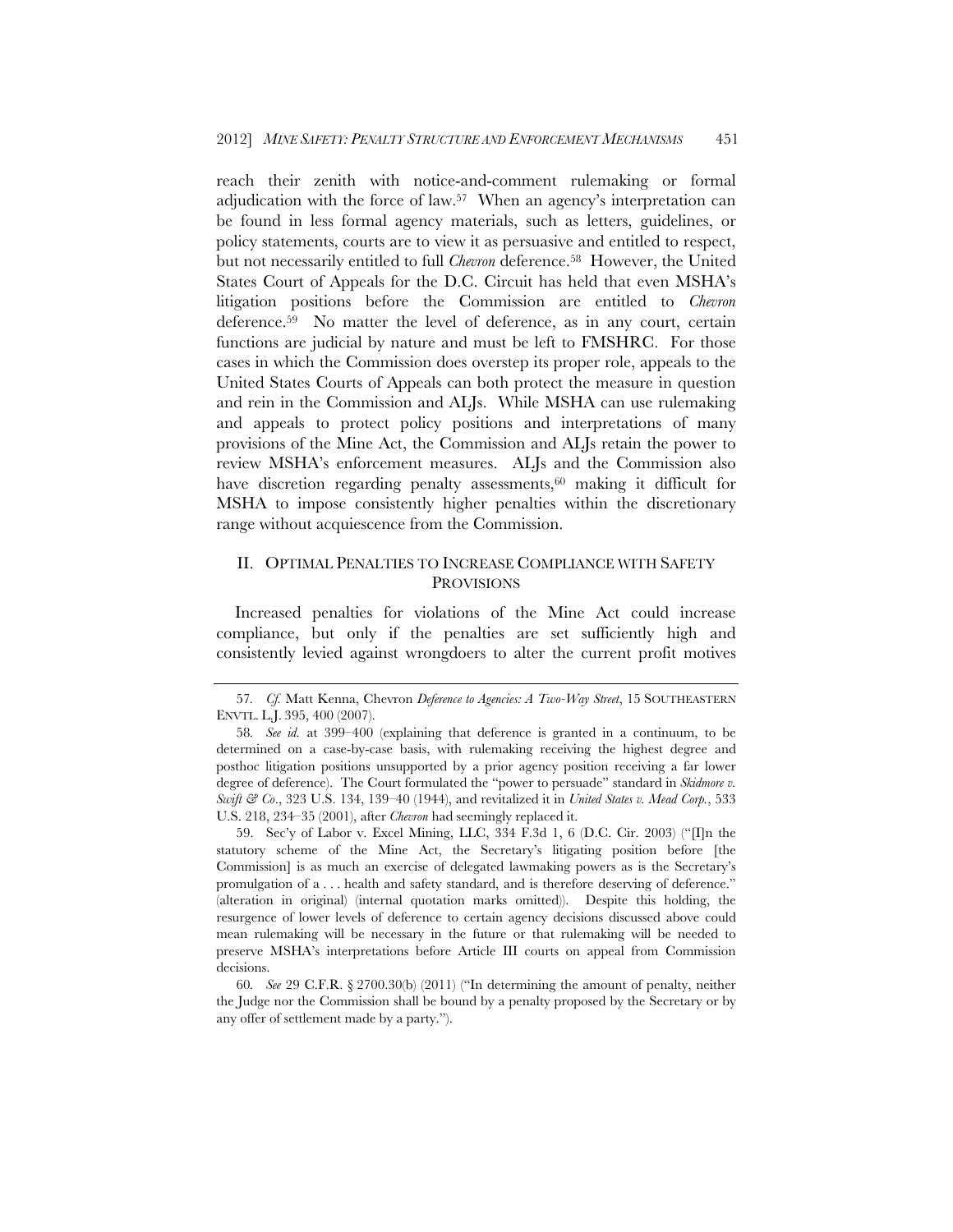that favor production over safety.61 The maximum penalty under the Mine Act, except in recent cases with flagrant violations, is \$70,000 per violation.62 Penalties can be assessed under a point system, which assigns point values to the size of the operator, the level of negligence, the number of miners affected, past violation history, and the gravity of the violation, among other factors.<sup>63</sup> Alternatively, MSHA can opt for a special penalty assessment if warranted.64 MSHA must assess special penalties based on the following criteria: (1) the appropriateness of the penalty to the size of the operator, (2) violation history, (3) negligence, (4) gravity, (5) the operator's demonstrated good faith in attempting to achieve rapid compliance after notification of the violation, and (6) the effect of the penalty on the operator's ability to continue in business.65

Under the Mine Act, the goal of penalties is to deter violations.<sup>66</sup> The Senate Report from the 1977 Act explains, "Mine operators still find it cheaper to pay minimal civil penalties than to make the capital investments necessary to adequately abate unsafe or unhealthy conditions, and there is still no means by which the government can bring habitual and chronic violators of the law into compliance."67 The same could be said today, despite the penalties permitted by the Mine Act, indicating that higher penalties are necessary to achieve the desired deterrent effect. At the Upper Big Branch Mine, MSHA inspectors regularly found serious problems and issued citations, with over five hundred citations and orders issued in 2009.68 In 2008, inspectors issued nearly two hundred citations

<sup>61</sup>*. See* A. Mitchell Polinsky & Steven Shavell, *Enforcement Costs and the Optimal Magnitude and Probability of Fines*, 35 J.L. & ECON. 133, 133 (1992) ("The optimal fine equals the harm, properly inflated for the chance of not being detected, plus the variable enforcement cost of imposing the fine."). Polinsky and Shavell's model includes variables for the cost of the harm, the benefit to the bad actor, enforcement costs, probability of detection, and the wealth of the bad actor. *Id.* at 135.

<sup>62</sup>*.* 30 C.F.R. § 100.3(a)(1) (2011).

<sup>63</sup>*. Id.* § 100.3(a)–(h).

<sup>64</sup>*. Id.* § 100.5(a).

<sup>65</sup>*. Id.* § 100.5(b) (referring to the six factors set out in § 100.3(a)).

<sup>66</sup>*. See* S. REP. NO. 95-181, at 40–41 (1977) (explaining that the goal of civil penalties is not to raise revenue but to induce compliance with the safety standards in the Act), *reprinted in* STAFF OF SUBCOMM. ON LABOR, 95TH CONG., LEGISLATIVE HISTORY OF THE FEDERAL MINE SAFETY AND HEALTH ACT OF 1977, at 628–29 (Comm. Print 1978).

 <sup>67.</sup> S. REP. NO. 95-181, at 4, *reprinted in* STAFF OF SUBCOMM. ON LABOR, 95TH CONG., LEGISLATIVE HISTORY OF THE FEDERAL MINE SAFETY AND HEALTH ACT OF 1977, at 592 (Comm. Print 1978).

<sup>68</sup>*. Summary of Citations and Orders Issued at Upper Big Branch-South Mine*, MINE SAFETY & HEALTH ADMIN., http://www.msha.gov/performancecoal/Violation\_Summary.pdf (last visited May 8, 2012).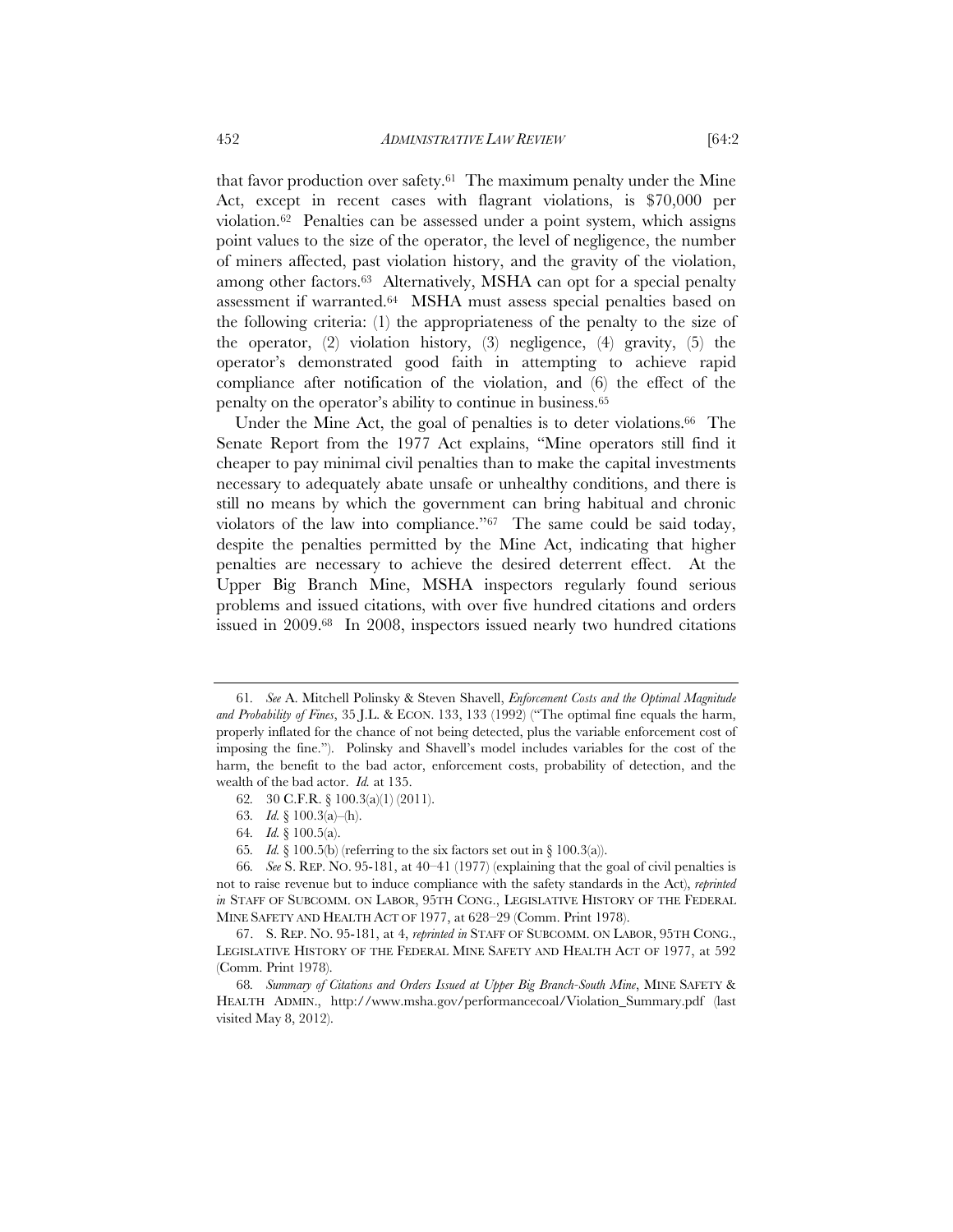with total proposed penalties of \$292,446.<sup>69</sup> As of April 5, 2010, the operator had paid \$47,661, an additional \$73,513 remained under contest, and settlements or penalty contest cases reduced the proposed penalties by the remaining  $$171,272.70$  It is not clear that the full  $$292,446$  would have been sufficient to deter violations; paying about one-sixth of the assessed penalties over a two-year period was obviously insufficient.

ALJs consider the same factors as MSHA in determining penalties but have a great deal of discretion to impose higher or lower penalties than those assessed by MSHA.71 ALJs reduce penalties in many cases, even when generally accepting MSHA's evidence and contentions.<sup>72</sup> The uncertainty created by the discretion of ALJs in assigning penalties diminishes the effectiveness of the fines in deterring violations. The tendency for ALJs to significantly reduce penalties also incentivizes contesting penalties, contributing to an extensive backlog of cases for the Solicitor of Labor and ALJs to adjudicate.<sup>73</sup> The backlog consisted of nearly 70,000 citations contested between October 1, 2007, and February 28, 2010; many of those citations have since been disposed of under the Backlog Reduction Project<sup>74</sup> implemented after the Upper Big Branch

<sup>69</sup>*. Upper Big Branch: South Mine–Civil Penalty Summary*, MINE SAFETY & HEALTH ADMIN., http://www.msha.gov/performancecoal/Upper%20Big%20Branch-South%20Mine%

<sup>20</sup>Civil%20Penalty%20Summary.pdf (last visited May 8, 2012).

<sup>70</sup>*. Id.*

<sup>71</sup>*. See, e.g.*, Walker Stone Co. v. Sec'y of Labor, 156 F.3d 1076, 1086 (10th Cir. 1998) ("[A]dministrative law judges are accorded broad discretion in assessing civil penalties under the Mine Act.").

<sup>72</sup>*. See, e.g.*, Jim Walter Res., Inc., 27 FMSHRC 757, 757, 794–805 (2005) (dismissing most citations for lack of evidence after an explosion killed thirteen miners because the recovery effort required the mine to be flooded, thereby altering conditions). In *Jim Walter Resources, Inc.*, the administrative law judge (ALJ) found an incomplete pre-shift examination violation to be S&S, of high gravity, and the result of high negligence and unwarrantable failure, yet assessed a \$2,500 penalty where the Secretary proposed \$55,000. *Id.* at 805–12. On appeal, the Commission remanded the case for further explanation of the penalty assessment. *See* Jim Walter Res., Inc., 28 FMSHRC 579, 607–08 (2006). Yet, the ALJ increased the penalty to a still-low \$5,000. *See* Sec'y of Labor, Jim Walter Res., Inc., No. SE 2003-160, 2006 WL 3933270, at \*8 (FMSHRC Dec. 19, 2006).

<sup>73</sup>*. See generally* FED. MINE SAFETY AND HEALTH REVIEW COMM'N & U.S. DEP'T OF LABOR, FIRST QUARTERLY PROGRESS REPORT: TARGETED CASELOAD BACKLOG REDUCTION (2010), http://www.fmshrc.gov/DOL\_FMSHRCReport.pdf.

 <sup>74.</sup> The Backlog Reduction Project is a joint effort of MSHA and FMSHRC to reduce the backlog of citations and penalty cases for which both agencies received additional appropriations to hire attorneys, ALJs, and other staff. *See generallly* FED. MINE SAFETY AND HEALTH REVIEW COMM'N & U.S. DEP'T OF LABOR, FINAL REPORT ON THE TARGETED CASELOAD BACKLOG REDUCTION PROJECT (2011), http://www.fmshrc.gov/ 4DOL\_FMSHRC\_report.pdf.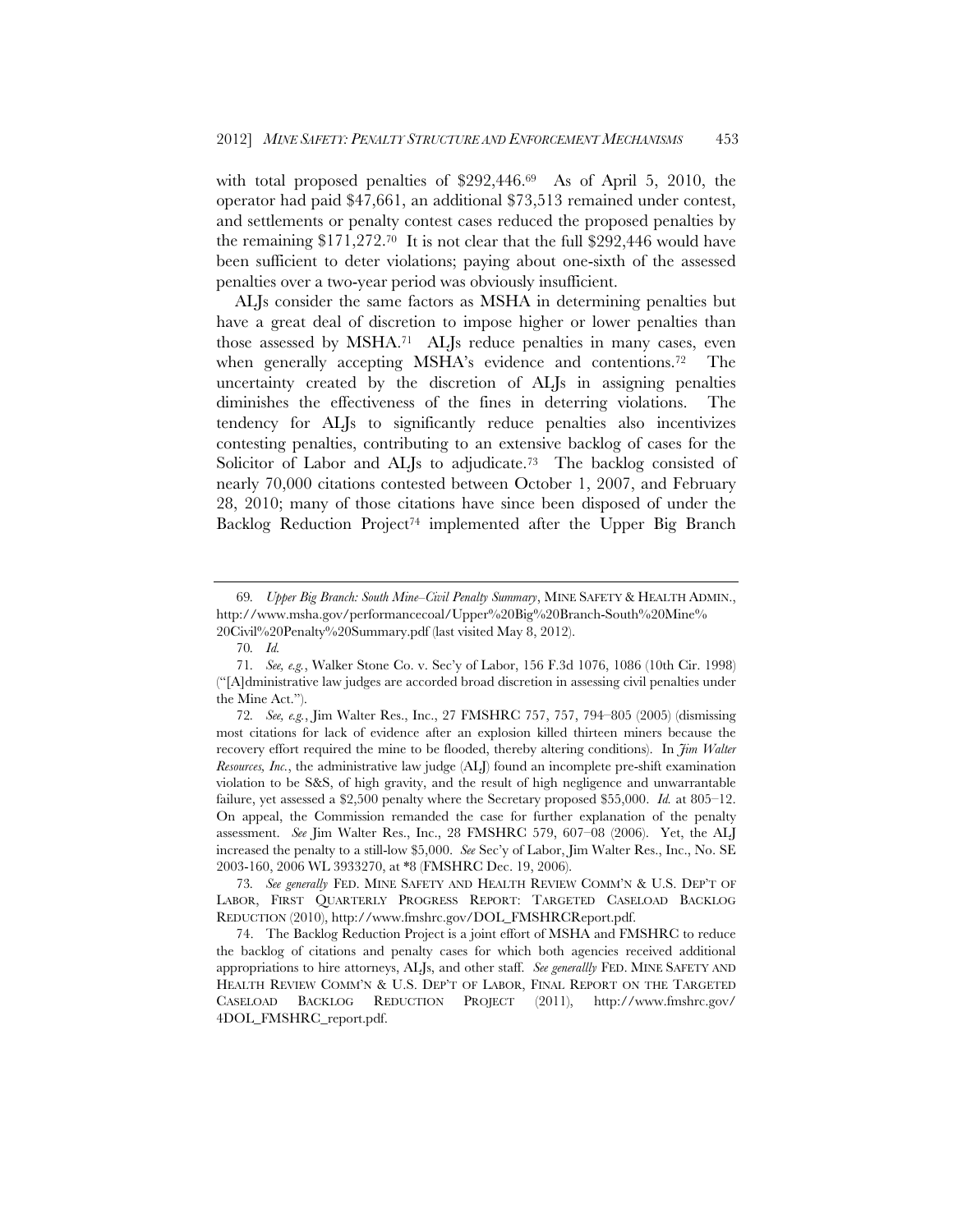explosion.75 The backlog benefits companies by allowing them to keep violations off their records for longer and by delaying any payment, giving companies the use of the money until the final order.

Penalties available to MSHA may not be high enough to deter even if aggressively and promptly imposed. Under the point system, a relatively small coal mine operated by a relatively small controlling company with a mid-range violation history would incur a penalty of under \$10,000 for a high-negligence safety violation reasonably likely to kill three miners.<sup>76</sup> After MSHA reduces penalties to settle cases<sup>77</sup> or ALJs lower them on appeal, they are even less likely to be sufficient. The often lengthy appeals process further reduces the effectiveness of the penalties by eliminating any immediacy between the violation and the potentially much-reduced penalty, encouraging the perception that penalties are just a cost of doing business.78

## *A. Discouraging Frivolous Appeals Through FMSHRC Reforms*

Several cases exemplify the extent to which review of cases by ALJs can diminish the effectiveness of penalties and encourage companies to contest citations. In one case, a small operator had several violations for which MSHA had assessed fairly low penalties, around \$400 per violation.79 Even where the ALJ agreed with each of the inspector's findings regarding the level of negligence, the gravity of the violation, and the S&S designation, he reduced the already-low assessed penalties.<sup>80</sup> One citation for the lack of a

79*. See generally* John Richards Constr., 23 FMSHRC 1045 (2001) (reducing the penalty for twenty-one violations from the \$19,073 MSHA assessed to \$3,350).

 <sup>75.</sup> FED. MINE SAFETY AND HEALTH REVIEW COMM'N & U.S. DEP'T OF LABOR, *supra*  note 73, at 7.

<sup>76</sup>*. See* 30 C.F.R. § 100.3(a)(2) (2011) (calculating a hypothetical penalty based on penalty point charts).

<sup>77</sup>*. See, e.g.*, Black Beauty Coal Co., 31 FMSHRC 1549, 1549–50 (2009) (expressing concern that greatly reduced penalties encourage operators to contest the penalties, and rejecting a settlement proposal on the basis that the greatly reduced penalties would not have the appropriate deterrent effect against the operator, a frequent violator with many contested penalties).

<sup>78</sup>*. See Citations and Orders Assessed: \$10,000 or More, Mine Data Retrieval System*, MINE SAFETY & HEALTH ADMIN., http://www.msha.gov/drs/ASP/OtherReports.asp (select "Get Information" without adding any information to the search criteria) (last visited May 8, 2012) (charting the status of high-dollar penalty assessments, with most remaining in contest for years).

<sup>80.</sup> Id. at 1066–67. For example, the Secretary assessed a \$655 penalty for lack of an emergency communication system because the operator relied on either the CB radio in a truck that was not always present or telephones at nearby homes and facilities. *Id.* Despite finding the violation S&S and the result of moderate negligence, the ALJ reduced the penalty to \$200. *Id.*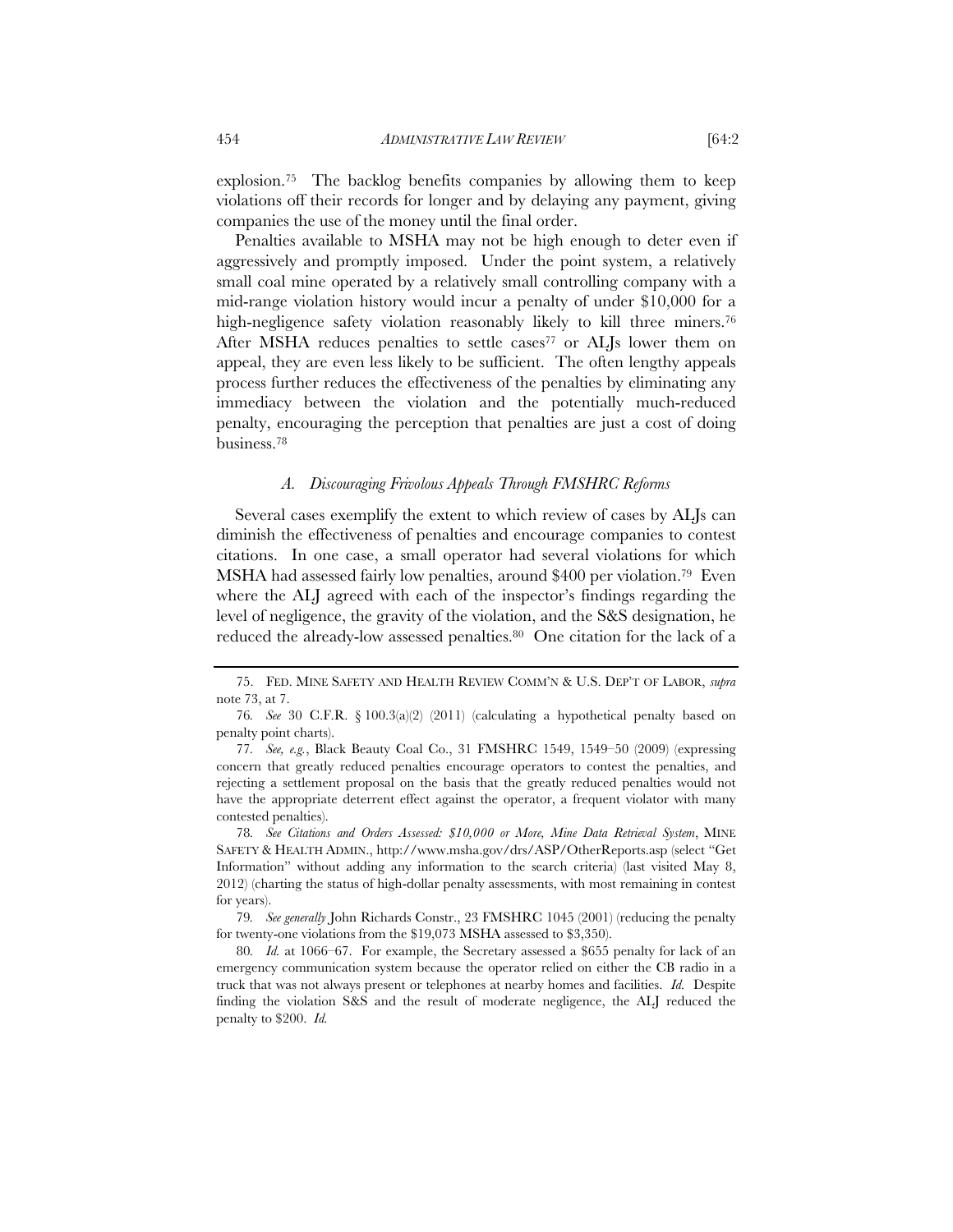guard around moving parts on a conveyor, for which the Secretary assessed a penalty of \$399, resulted in a \$10 penalty from the ALJ, who found that it was low gravity, not S&S, and not the result of negligence.<sup>81</sup> Though it was not a serious violation, a \$10 penalty against a corporation cannot adequately serve the deterrent purpose of the Mine Act.

In another case, an ALJ reduced a penalty from \$2,200 to \$750 after finding the level of negligence to be lower than alleged.82 A loader used to haul material on the mine site had weak brakes unable to stop the loader on the steep grades at the site, and the operator told the inspector that he had complained repeatedly to the foreman about the brake condition.83 It took about fifteen minutes to adjust the brakes after the inspector issued an imminent danger order barring use of the loader until abatement of the violation.84 The ALJ found that the operator's negligence was moderate rather than high because "the brakes did supply some stopping power."85 Another ALJ agreed with each of the inspector's findings regarding gravity and negligence in a case with a truck leaking hydraulic oil, presenting danger of fire or explosion, yet reduced the penalty from \$5,503 to \$3,500.86

The outcomes in these cases explain why operators find it worthwhile to contest so many citations. In each case, the ALJ essentially agreed with MSHA inspectors' factual and legal assertions but significantly reduced the penalties. Though ALJs are accorded broad discretion,87 they consider the same factors as MSHA in determining an appropriate penalty. Consistent disparity between penalties assessed at the different stages in cases in which all other findings remain unaltered suggests incorrect application of the assessment criteria.

In many other cases, ALJs reduced penalties after finding that a violation was not S&S or that the operator had not been as negligent as alleged.<sup>88</sup>

<sup>81</sup>*. Id.* at 1054–55.

<sup>82</sup>*. See* Washington Cnty. Aggregates, 25 FMSHRC 306, 307–10, 317 (2003).

<sup>83</sup>*. See id.* at 307–08 (describing the inspector's observations and interactions).

<sup>84</sup>*. Id.* at 308.

<sup>85</sup>*. Id.* at 310.

<sup>86</sup>*. See* Sequoia Energy, LLC, 32 FMSHRC 1361, 1370–71 (2010) (finding that the violation was S&S, of serious gravity, the result of at least moderate negligence, and reasonably likely to result in a fire or explosion causing serious injury or death).

<sup>87</sup>*. See* Walker Stone Co. v. Sec'y of Labor, 156 F.3d 1076, 1086 (10th Cir. 1998) (reciting the "broad discretion" standard).

 <sup>88.</sup> *See, e.g.*, Sidney Coal Co., 31 FMSHRC 1197 (2009) (removing S&S designations and reducing the penalty from \$38,000 to \$20,000); Cumberland Coal Res., LP, 31 FMSHRC 137, 143, 151, 158, 166 (2009) (removing S&S designations). *Cf.* H.R. 5663, *Miner Safety and Health Act of 2010, Hearing before the H. Comm. on Educ. and Labor*, 111 Cong. 19 (2010) (Statement by M. Patricia Smith, Solicitor of Labor, U.S. Department of Labor)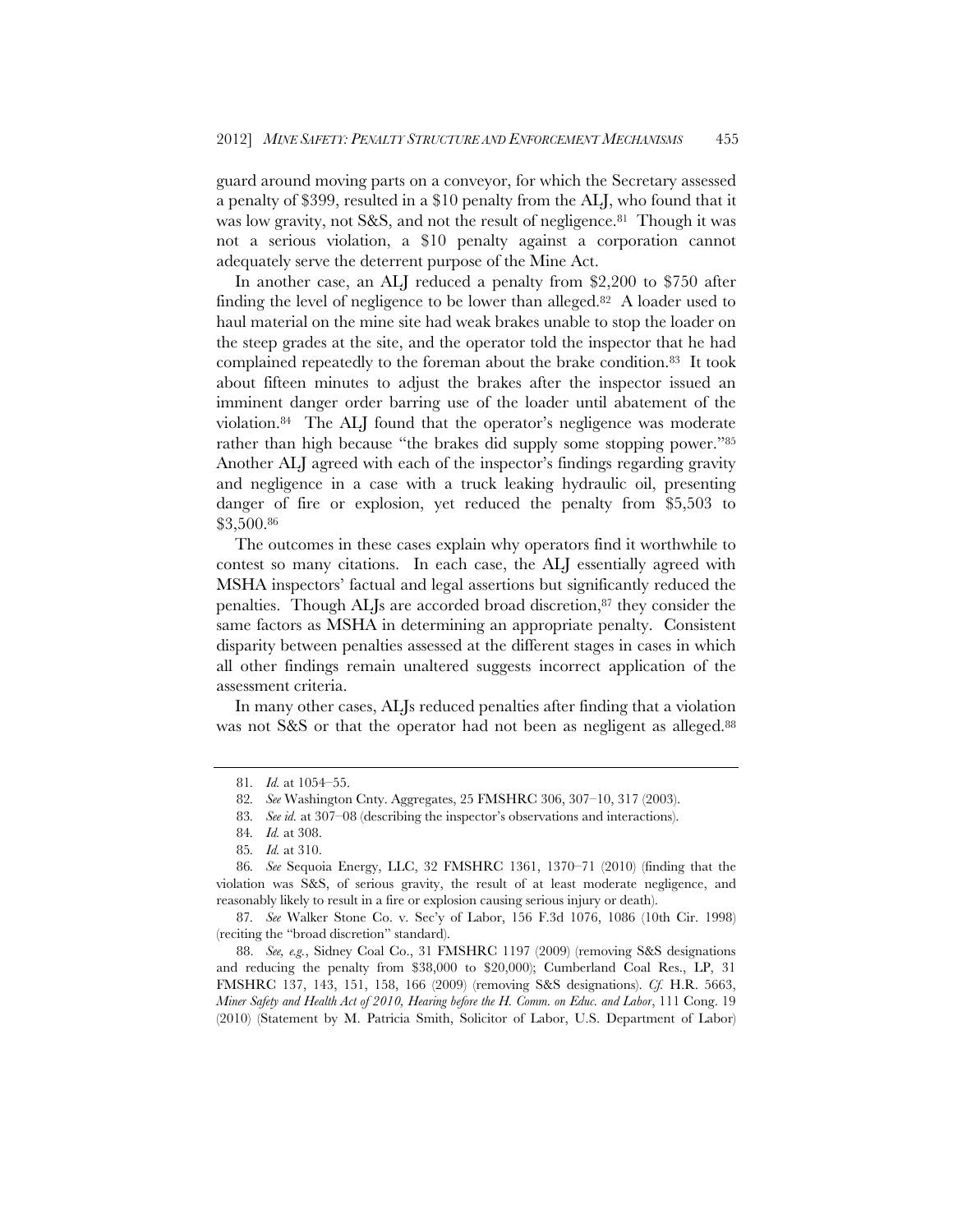For example, in one case, the ALJ found that a citation for extensive accumulations of combustible coal dust along a conveyor belt was not S&S because the ALJ considered ignition unlikely.<sup>89</sup> The inspector testified that lubricant around the metal parts of the belt dries out within hours, causing rubbing, heat, and sparks, although the bearings were not hot at the time he conducted the inspection.90 The ALJ ordered a penalty of merely \$500.91 Because inspectors cannot constantly be present in all mines to monitor developing conditions, they must cite conditions based on their observations during periodic inspections and their experience of how those conditions may develop. ALJs often want more definitive evidence of an ignition source than is available, though ignition sources abound in any mine from friction, electrical equipment, sparks from heavy machinery, or even miners illegally smoking while underground.

It is important to keep in mind that these penalties are being assessed against companies, not individuals. Given the profit motive of corporations, penalties need to be high enough to make it more profitable to obey the law than to violate it.92 Even when companies do not rely on ALJ discretion to reduce penalties, those available to MSHA under the Mine Act may not be high enough to effectively deter some violations. Simply increasing the penalties that MSHA can impose, however, would accomplish little without corresponding policy changes at FMSHRC to ensure that higher penalties are actually imposed.

Appealing citations has other benefits for operators in addition to the eventual lower fine, which may be negated in some cases by the legal expenses of the appeal. Some of MSHA's stricter enforcement measures depend upon a history of violations, and citations still contested cannot be

<sup>(</sup>explaining that the Commission's narrower interpretation of S&S "has hampered enforcement for many years" and listing some examples).

<sup>89</sup>*. See* Freedom Energy Mining Co., 31 FMSHRC 1475, 1480–82 (2009) (finding that coal dust extending 320 feet along a belt line was not an S&S violation because the lack of an ignition source made it unlikely that injuries would occur).

<sup>90</sup>*. See id.* at 1481–82.

<sup>91</sup>*. See id.* at 1483.

<sup>92</sup>*. Accord* S. REP. NO. 95-181, at 41 (1977) ("To be successful in the objective of including effective and meaningful compliance, a penalty should be of an amount which is sufficient to make it more economical for an operator to comply with the Act's requirements than it is to pay the penalties assessed and continue to operate while not in compliance."), *reprinted in* STAFF OF SUBCOMM. ON LABOR, 95TH CONG., LEGISLATIVE HISTORY OF THE FEDERAL MINE SAFETY AND HEALTH ACT OF 1977, at 629 (Comm. Print 1978). The Report also suggests that even low and administratively cumbersome penalties were far more effective than none in a comparison between the outcomes of regulations on coal mines with penalty provisions and metal and nonmetal mines without penalty provisions. S. REP. NO. 95-181, at 41, *reprinted in* STAFF OF SUBCOMM. ON LABOR, LEGISLATIVE HISTORY OF THE FEDERAL MINE SAFETY AND HEALTH ACT OF 1977, at 629 (Comm. Print 1978).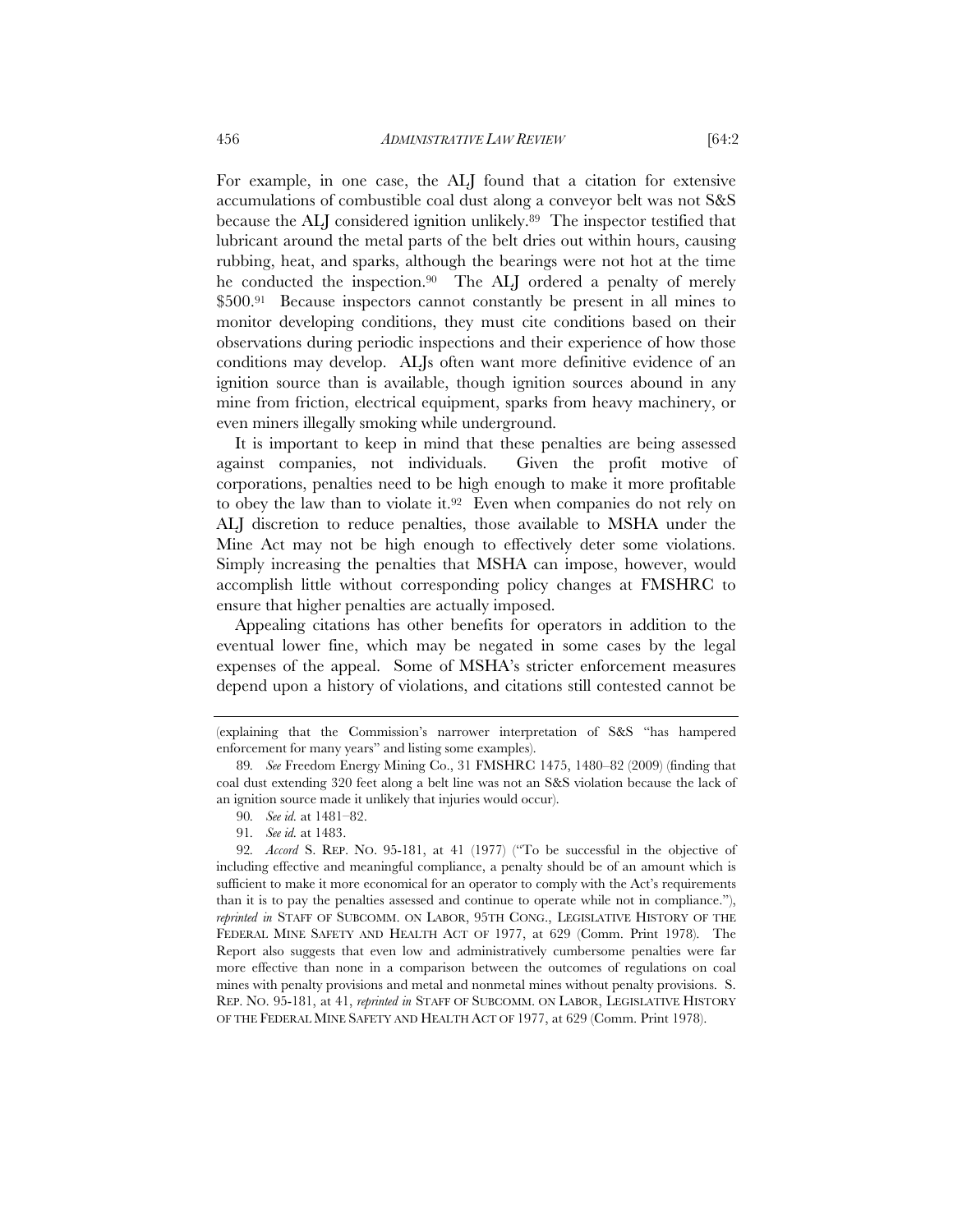used to support those measures.<sup>93</sup> A company's violation history plays a role in assessing penalties, providing another reason to contest citations.<sup>94</sup> By keeping more citations under contest, a company can partially hide the extent of its noncompliance with safety regulations. Companies can also claim far better safety records than they actually have, winning safety awards and garnering public relations benefits.95 These benefits, derived from the delay in finalizing violations, are enhanced by the backlog of contests and appeals before ALJs. The more citations companies appeal, the harder it is for the government to expedite the cases and the longer the companies can keep violations off their records.

The Backlog Reduction Project can help reduce some of the benefits of contesting citations, but it is unlikely to significantly reduce the number of frivolous appeals because companies have little to lose. One of the United Mine Workers of America's (UMWA's) recommendations after Upper Big Branch is for all assessed penalties to be paid into a non-interest bearing escrow account until a final order is reached.96 This measure, like the Backlog Reduction Project, would reduce automatic, inherent benefits of contesting citations. However, companies would still have nothing to lose by contesting citations, no matter their legal and factual position, and would still have the potential to recognize significant gains. Measures that add an element of risk to the appeals would be more effective. ALJs have the authority to increase penalties as well as decrease them; if the Commission created a policy encouraging them to do so as appropriate, companies might hesitate to appeal when they lack supportive facts. A standard could be developed defining frivolous appeals for which assessed penalties would be increased.97 Though such a standard would not apply

 <sup>93.</sup> UNITED MINE WORKERS OF AM., INDUSTRIAL HOMICIDE: REPORT ON THE UPPER BIG BRANCH MINE DISASTER 18 (2011), *available at* http://www.umwa.org/ files/documents/134334-Upper-Big-Branch.pdf (explaining that a pattern of violations, which can halt production and increase MSHA's enforcement power, cannot be issued while the relevant violations are contested).

<sup>94</sup>*. See* 30 C.F.R. §§ 100.3(a)(1)(ii), 100.3(a)(2), 100.5(b) (2011) (including history of violations as a factor for penalty assessments under either the point system or special assessment).

<sup>95</sup>*. See, e.g.*, Laura Strickler, *Massey Energy Honored with Safety Award*, CBS NEWS (May 28, 2010, 12:45 PM), http://www.cbsnews.com/8301-31727\_162-20006284-10391695.html (reporting on a safety award Massey won not long after the Upper Big Branch explosion); *see also Massey Energy Becomes First Mining Company to Win Three Sentinels of Safety Awards in a Single Year*, PR NEWSWIRE (Oct. 28, 2009), http://www.prnewswire.com/news-releases/masseyenergy-becomes-first-mining-company-to-win-three-sentinels-of-safety-awards-in-a-singleyear-66936477.html (highlighting Massey's awards for exemplary safety in three mines).

 <sup>96.</sup> UNITED MINE WORKERS OF AM., *supra* note 93, at 86.

<sup>97</sup>*. See id.* at 86–87 (suggesting application of increased penalties and fees to citations found to be frivolous).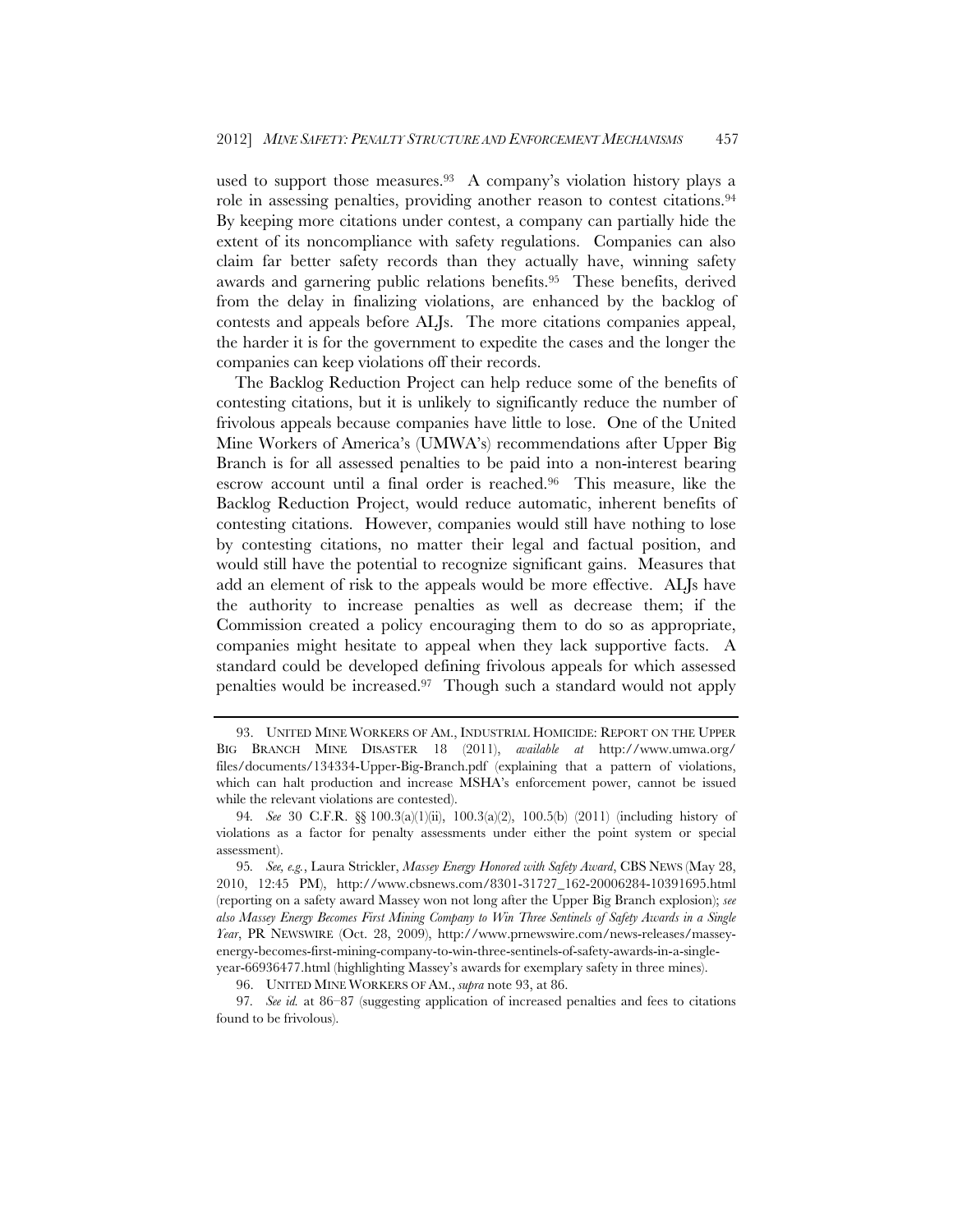to most appeals, if it were imposed often enough, companies would decide whether to appeal based on the strength of their legal claims rather than the magnitude of penalty to reduce or delay.

#### *B. The Impacts of Corporate Culture on Noncompliance with Regulations*

The conditions at Upper Big Branch prior to the disaster, combined with evidence gathered about Massey's corporate culture, demonstrate that the prospect of citations and penalties was insufficient to prompt compliance.<sup>98</sup> Don Blankenship, the former CEO of Massey Energy, sent a memo in 2005 reminding mine superintendents of the primacy of production over other concerns in mines:

If any of you have been asked by your group presidents, your supervisors, engineers or anyone else to do anything other than run coal (i.e. build overcasts, do construction jobs, or whatever) you need to ignore them and run coal. This memo is necessary only because we seem not to understand that coal pays the bills.99

This memo was cited in a lawsuit by the widows of miners killed after a belt fire in 2006 alleging that production demands at the expense of safety measures contributed to the fire.100 The conditions found at Upper Big Branch further demonstrate a continuing disregard for safety measures that would require shifting workers from production to safety or temporarily halting production to make repairs, despite past accidents.<sup>101</sup>

Some long-standing problems that contributed to the Upper Big Branch Mine explosion include inadequate rock-dusting, ventilation problems, and poorly maintained equipment.102 The rock-dusting machine rarely worked, and too few workers were assigned to rock-dusting to be effective.103 The

<sup>98</sup>*. See generally* MCATEER ET AL., *supra* note 19; UNITED MINE WORKERS OF AM., *supra* note 93 (placing the majority of the blame for the accident on the disregard for safety exhibited by Massey, based on company culture, employee intimidation, and violation history).

 <sup>99.</sup> Memorandum from Don Blankenship, CEO of Massey Coal, to All Deep Mine Superintendents (Oct. 19, 2005), *reprinted in* UNITED MINE WORKERS OF AM., *supra* note 93, app. AA–Corporate Communications, at 1.

 <sup>100.</sup> Complaint at 6, Bragg v. Aracoma Coal Co., No. 06-C-372-D (W. Va. Cir. Ct. 2006).

 <sup>101.</sup> UNITED MINE WORKERS OF AM., *supra* note 93, at 73–80 (highlighting several Massey mines and incidents that illustrate Massey's prioritization of production over safety).

 <sup>102.</sup> MCATEER ET AL., *supra* note 19, at 15–16 (outlining the primary causes of the explosion).

<sup>103</sup>*. See id.* at 50–55 ("The dusting, difficult to begin with because the small crew had to cover an extremely large area and contend with mine traffic, was further complicated by the fact that the big orange duster at UBB didn't work properly much of the time." (footnote omitted)).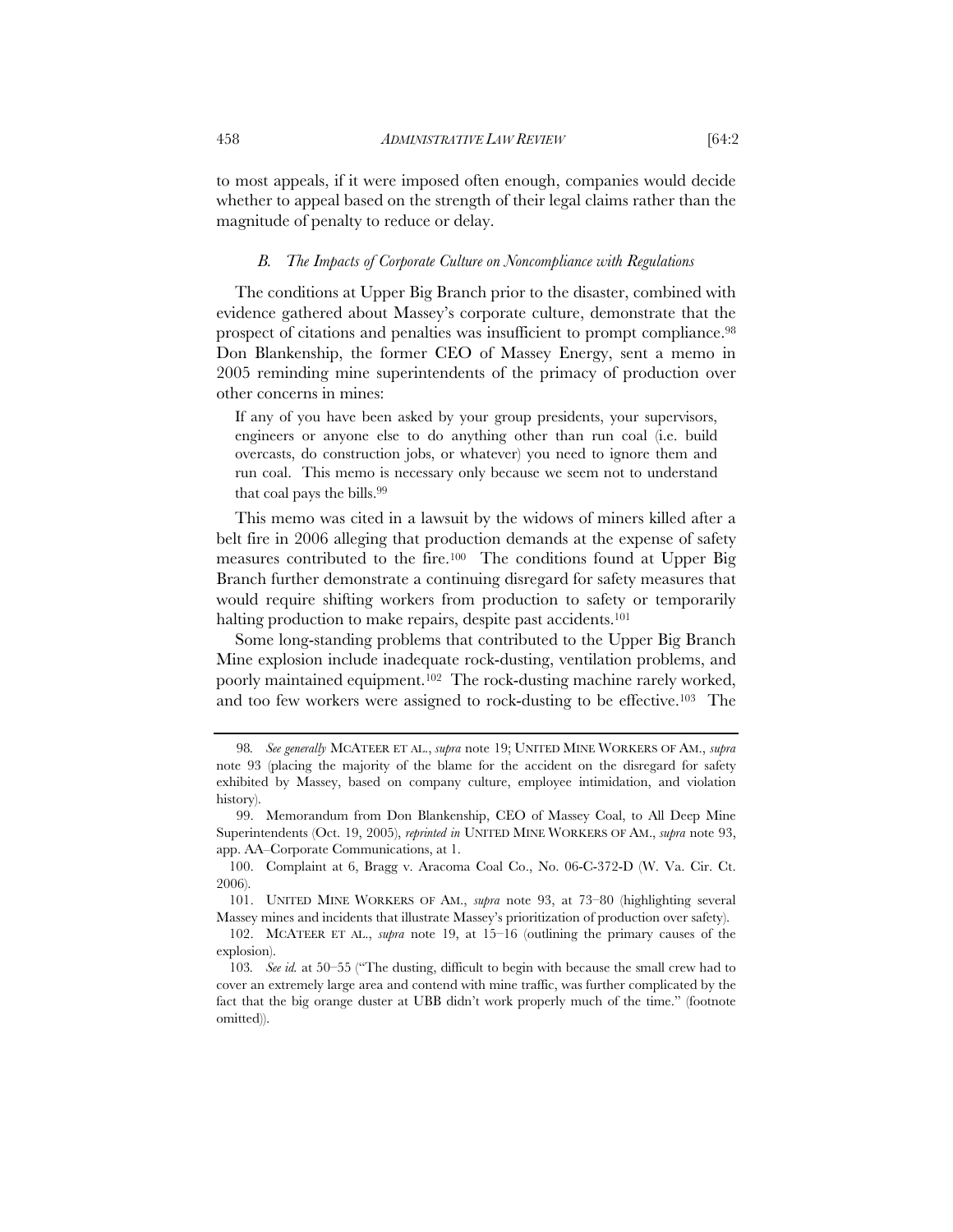operator was well-aware of the problem and decided that a new machine or extensive repairs on the old one were too expensive.104 The operator presumably chose not to assign sufficient numbers of employees to the rockdusting crew to keep the entire mine rock-dusted.105 Those choices resulted in a mine with inadequate rock-dusting, leaving combustible coal dust to propagate the explosion throughout the mine.106 If the fine for coal-dust accumulations violations were sufficiently high and consistent, a profitmotivated operator would have chosen to hire the extra person and fix the machine rather than incur penalties and correct the conditions only when forced by inspectors.107

Ventilation problems abounded at the Upper Big Branch Mine as well and also contributed to the explosion.<sup>108</sup> The report on the explosion explains: "Because results for making changes to ventilation cannot be predicted, it is considered a cardinal sin to make ventilation changes with miners underground."<sup>109</sup> At Upper Big Branch, the ventilation system apparently relied on such changes on a daily basis.110 When one section

 107. Performance Coal Company, the Massey subsidiary that operated the Upper Big Branch Mine, was cited nearly one hundred times between early 2008 and the time of the explosion in April 2010 for accumulations of combustible material and impermissible combustible content at Upper Big Branch. *See Upper Big Branch Mine-South: Citations, Orders, and Safeguards Issued Between January 2008 and April 5, 2010*, MINE SAFETY & HEALTH ADMIN., http://www.msha.gov/performancecoal/performancecoal.asp (scroll down to "Resources" and then select link for "Citations, Orders and Safeguards Issued Between January 2008 and April 5, 2010") (last visited May 8, 2012). Many of the proposed penalties for accumulations violations were as low as \$100, with a few—still being contested—for over \$1,000. *Id.* The highest accumulations-related penalty of \$66,142 was for extensive accumulations throughout a section that was also cited for excessive methane. *Id.* That Massey chose to either pay or contest penalties while continuing to violate the combustible accumulations standard indicates that the operator found it more economical to absorb the current level of fines than to invest in the resources necessary for compliance. *Cf.* S. REP. NO. 95-181, at 41 (1977) (suggesting that the penalties needed to be high enough to incentivize compliance), *reprinted in* STAFF OF SUBCOMM. ON LABOR, 95TH CONG., LEGISLATIVE HISTORY OF THE FEDERAL MINE SAFETY AND HEALTH ACT OF 1977, at 629 (Comm. Print 1978).

108*. See* MCATEER ET AL., *supra* note 19, at 15–16 (stating contributing factors to the explosion).

109*. Id.* at 60. Advanced ventilation systems are needed to maintain safe air quality in deep mines that have little airflow and experience occasional releases of methane and other gases.

110*. See id.* at 61–62 ("The competition for air at Upper Big Branch led to the dangerous

<sup>104</sup>*. See id.* (documenting testimony from workers that they had complained to management about the condition of the rock-duster and the need for a larger rock-dusting crew). Records from pre-shift examinations showed 561 rock-dusting requests were heeded only 65 times. *Id.* at 53.

<sup>105</sup>*. Id.* at 51.

<sup>106</sup>*. See id.* at 56 (explaining how coal dust, without sufficient levels of rock dust to combat its combustibility, can propagate an explosion).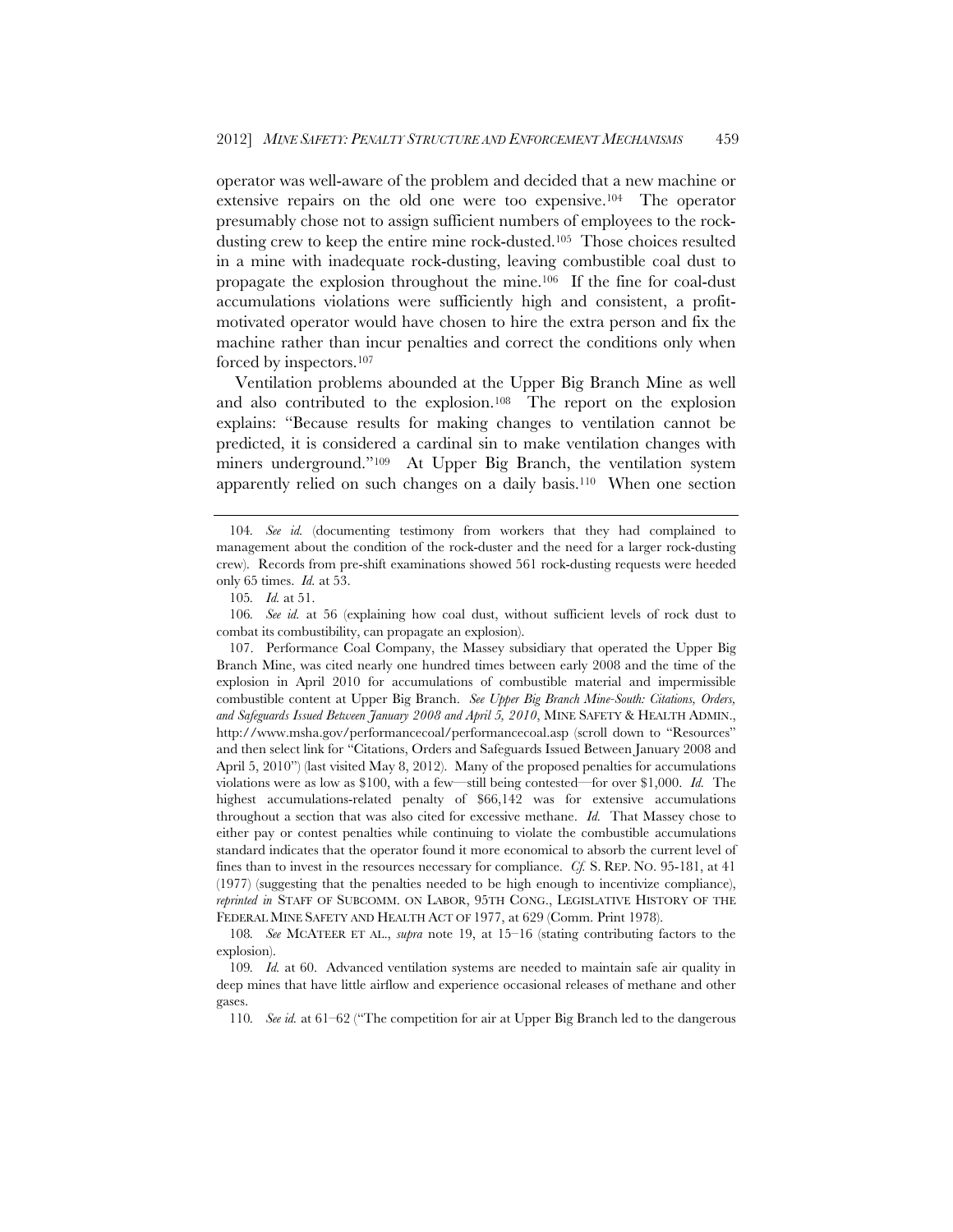foreman shut down his section for lack of air as required by law, the president of Performance Coal Company threatened to fire him.111 In the long term, the company chose profit over safety by neglecting to pay engineers to create a functioning ventilation system.112 In the short term, each time ventilation problems were noticed, the company violated the law and chose production over safety by refusing to withdraw miners while correcting airflow.113

To be an effective deterrent for profit-maximizing corporations, a penalty must cost more than the gain achieved by the violation after accounting for the probability of an inspection taking place.114 Some violations are the result of simple carelessness,115 which mine operators can discourage but not eliminate, and from which companies gain little. Others, however, result from a focus on production at the expense of safety or deliberate allocation of resources away from health-and-safety related tasks. Without regulation, some safety measures would be taken because accidents impose costs on operators in the form of lost work time and potential liability.116 However, "there would be an efficient number of fatalities" that can be paid for with the additional profit earned through

practice of ad hoc modifications of the ventilation system by foremen concerned with providing adequate air for their crews on a day-to-day or shift-by-shift basis.").

<sup>111</sup>*. Id.* at 59. The Mine Act contains antidiscrimination rules that bar taking disciplinary action against employees who exercise their rights under the Act, including the right to refuse to work in unsafe conditions, but not all miners are aware of their rights or willing to risk the chance of losing their jobs. *See* 30 U.S.C. § 815(c)(1) (2006).

<sup>112</sup>*. See* MCATEER ET AL., *supra* note 19, at 63–64 (reporting that the ventilation plan went through frequent revisions, and that Massey's engineers were often not well-educated or well-trained).

<sup>113</sup>*. See id.* at 60 (quoting testimony from miners regarding frequent ad hoc ventilation changes).

<sup>114</sup>*. See* Polinsky & Shavell, *supra* note 61, 133–35 (arguing that fines must be high enough to pay for the harm plus the enforcement, and must take into account the wealth of the wrongdoer and the benefit gained); *see also* Shari Ben Moussa, Note, *Mining for Morality at Sago Mine: Big Business and Big Money Equal Modest Enforcement of Health and Safety Standards*, 18 U. FLA. J.L. & PUB. POL'Y 209, 229–30 (2007) (explaining that fines under the Mine Act constitute the operator's cost of noncompliance, so the higher the fine, the more likely the operator is to comply). Optimal penalty theory generally focuses on ensuring the fine is high enough to cover the cost to society. In the context of mine safety, the goal is to protect workers' lives, and the competing interest for the company is profit. Therefore, eliminating any noncompliance benefit is necessary to accomplish the goals of the Mine Act.

 <sup>115.</sup> For example, safety violations involving equipment, like failure to turn a machine off before doing a repair, can be blamed in part on lack of training but can also result from an individual miner's decision.

<sup>116</sup>*. See* Lofaso, *supra* note 18, at 102 (charting profit versus fatalities with and without regulations).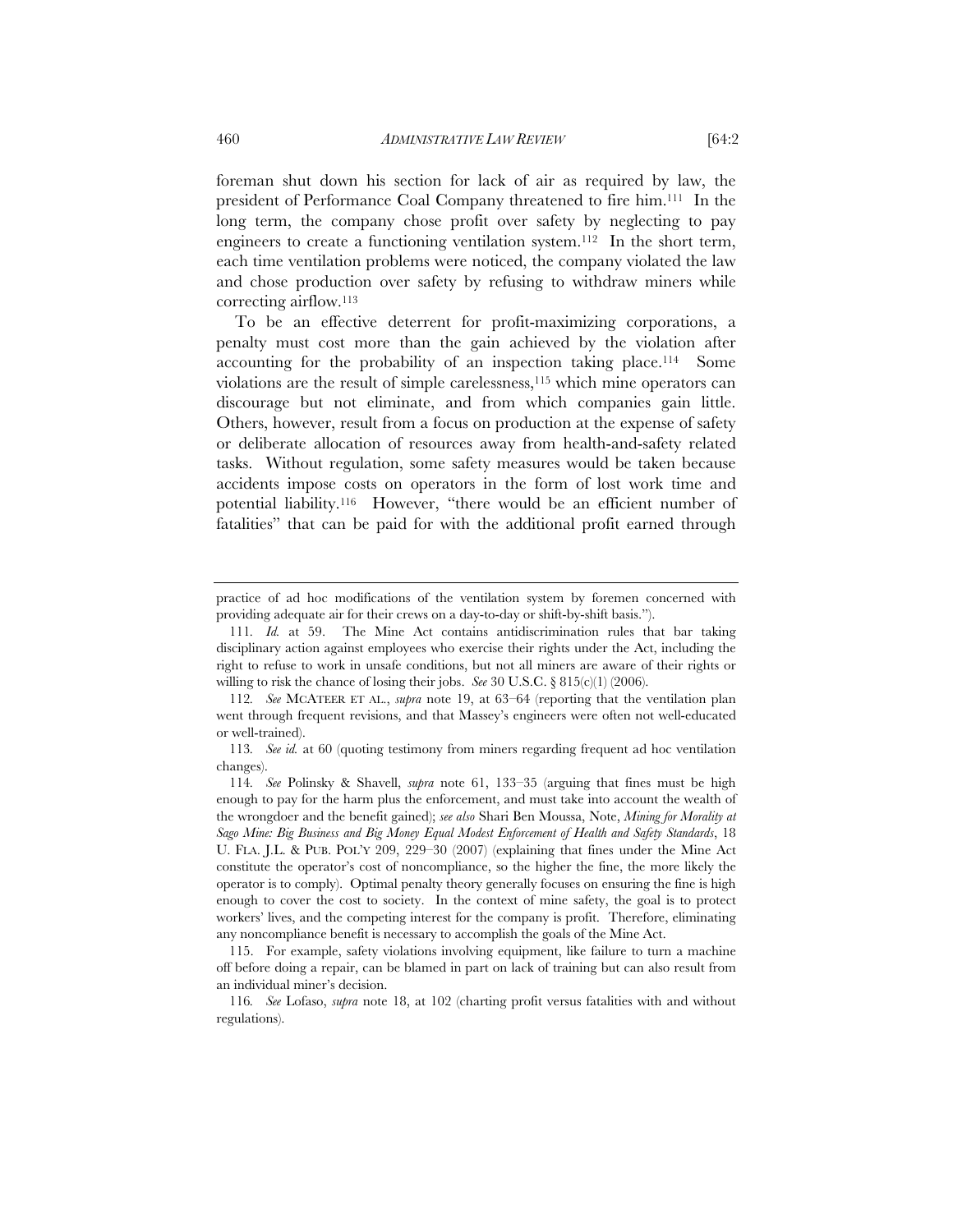higher production.<sup>117</sup> Regulations are designed to ensure that those deaths do not take place, and penalties must be high enough to counteract the additional profit gained through noncompliance.<sup>118</sup>

# *C. The Potential for the Flagrant Violations Provision of the 2006 Amendments to Increase Compliance*

Amendments to the Mine Act made in 2006 created a subset of violations that can receive much higher penalties of up to \$220,000 for each citation.119 In *Stillhouse*,120 the first case litigated on the merits of the flagrant violations provision, an ALJ approved penalties of as much as \$212,700 per violation.121 The facts of *Stillhouse* demonstrate the calculus noncompliant mine operators use to determine whether to follow safety regulations when they conflict with production. The ALJ summarized events as follows:

At virtually the stroke of midnight on December 3, 2006, Stillhouse secretly cut to the surface of the 002 section, turned off its mine fan, and proceeded to mine coal—all during the third-shift when it normally does not produce coal. Stillhouse disabled the alarm sounding the shutoff. . . . Stillhouse mined coal for six hours with its fan shut down, failing to withdraw miners in violation of 30 C.F.R. § 75.313.122

Before the inspectors arrived to withdraw miners, Stillhouse extracted 700 tons of coal from a section it would not otherwise have been able to legally and economically mine.123 The ALJ interpreted Stillhouse's actions as a gamble that it would not get caught, noting that inspections normally took place during a later shift.124

<sup>117</sup>*. See id.* This analysis assumes perfect allocation of costs so that operators pay the full burden of the costs of noncompliance, including the "price" of injuries and fatalities. In reality, many such costs are externalized, and society or individuals bear part of the burden.

<sup>118</sup>*. See id.* at 102–03 (explaining the economic incentives but suggesting that companies be "enabled to recapture their lost profits through subsidies and tax breaks" to lessen the incentive to break the law).

<sup>119</sup>*. See* 30 U.S.C. § 820(b)(2) (2006) (defining the term *flagrant* as "a reckless or repeated failure to make reasonable efforts to eliminate a known violation of a mandatory health or safety standard that substantially and proximately caused, or reasonably could have been expected to cause, death or serious bodily injury").

 <sup>120.</sup> Stillhouse Mining, LLC, 33 FMSHRC 778 (2011).

<sup>121</sup>*. See id.* at 779 (upholding the fines as imposed by the Secretary for a total of \$761,000 for four violations).

<sup>122</sup>*. Id*. at 814–15.

<sup>123</sup>*. Id.* at 815.

<sup>124</sup>*. See id.* ("Stillhouse's conduct only became known to MSHA when at the end of second-shift a concerned miner called an MSHA supervisor at his home to report dangerous roof conditions where Stillhouse was cutting to the surface. Stillhouse grossly deviated from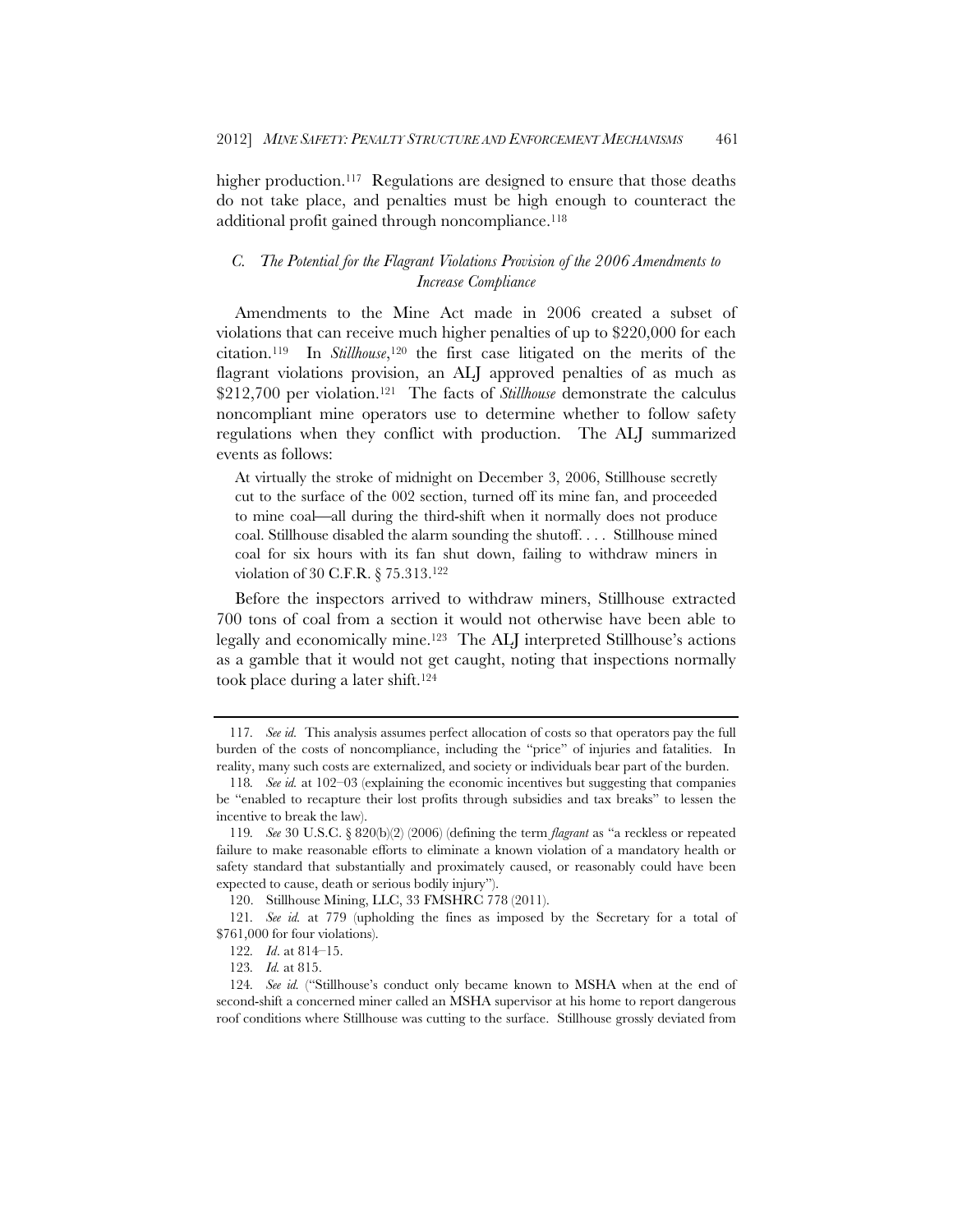The size of the penalties in this case, had the company expected them, would likely have been sufficient for deterrence. However, flagrant violations can apply only to the most egregious abuses. Increased consistency in application from MSHA would likely be necessary for these penalties to have a true impact.125 Even if the flagrant violations provision stops operators from engaging in behavior similar to Stillhouse's, it will not

reduce the instances of more common negligence, such as the dust control and coal accumulations and inadequate pre-shift examination violations. These violations occur in sloppy and understaffed mines without anyone in a leadership position making such a blatant and deliberate decision to flout the law. Penalties for the more routine violations need to be increased to encourage operators to make safety a priority, even at the expense of production. While some of the conditions at Upper Big Branch would probably be considered flagrant violations, it was largely the combination of many common violations that led to the disaster.

In addition, the flagrant violations provision does nothing to prevent ALJs from reducing penalties with or without altering MSHA's findings on the penalty determination factors. If the flagrant violations provision included mandatory minimums, it might more effectively discourage the most blatant decisions to ignore safety standards. Mandatory minimum penalties, particularly for cases with high negligence or deliberate actions by the operator, would change the cost–benefit analysis for operators who count on the contest process to diminish any consequences. However, operators know that the risk of violations being cited is relatively low because inspectors are not always present. Any violative conditions might be cited as more or less serious depending on the inspector. Operators also know that any penalty imposed by MSHA might be greatly reduced by an ALJ or settled by an overextended MSHA. With all the ways in which even eligible flagrant violations might not result in the increased penalties, the provision is unlikely to be effective unless MSHA and FMSHRC make more consistent use of it as a policy matter. The Commission's holding in the *Stillhouse* case will largely determine whether the provision can solve even the limited portion of the compliance and enforcement problem for which it was designed.

its regulatory obligations gambling that it would not get caught until MSHA's inspection arrived on site at the end of third-shift.").

<sup>125</sup>*. See* Ken Ward Jr., *Flagrant Violations: Is MSHA Using All of Its Tools?*, *Coal Tattoo*, CHARLESTON GAZETTE (Mar. 31, 2011, 8:35 AM), http://blogs.wvgazette.com/ coaltattoo/2011/03/31/flagrant-violations-is-msha-using-all-of-its-tools/ (questioning whether MSHA issues flagrant violations as often as justified and appropriate, noting that through March 31, 2011, only three flagrant violations had been issued in 2011).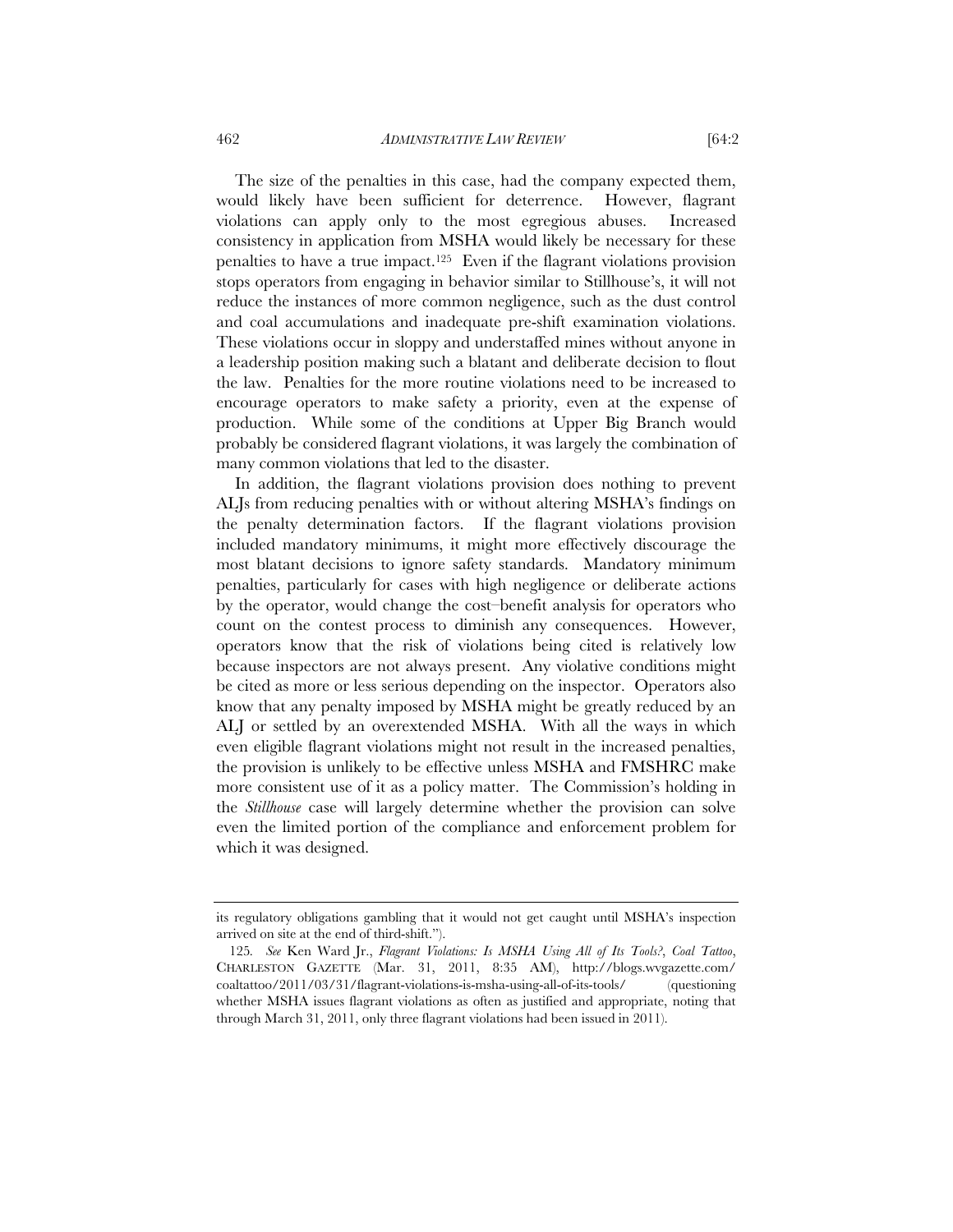# III. PRODUCTION SHUTDOWNS AS AN ENFORCEMENT MECHANISM TO PROTECT MINERS AND INCREASE THE COST OF NONCOMPLIANCE

## *A. Imminent Danger Shutdowns*

Under the Mine Act, inspectors have the authority to halt production and order the withdrawal of miners until a condition presenting an imminent danger is corrected.126 The Commission has limited the use of imminent danger withdrawal orders,<sup>127</sup> but MSHA could promulgate a rule interpreting the standard more broadly. With *Chevron* deference,<sup>128</sup> MSHA would likely prevail, particularly because the statutory definition and early circuit court cases support a more expansive reading of the provision.129 Allowing imminent danger shutdowns if there were a reasonable risk that the conditions could seriously injure miners before being abated would permit inspectors to take into account the length of time likely to pass before abatement. In a mine in which inspectors found several extensive violations, particularly if the mine also has a history of violations,130 shutting down production would both protect miners during the corrective period and force the operator to refocus attention to safety.

The Commission has interpreted imminent danger to include the dictionary definition of "imminence," rather than simply applying the statutory definition of the term.131 According to accepted canons of

 <sup>126. 30</sup> U.S.C. § 817(a) (2006).

<sup>127</sup>*. See* Utah Power & Light Co., 13 FMSHRC 1617, 1621 (1991) (creating the current standard ALJs apply in reviewing imminent danger orders).

<sup>128</sup>*. See generally* W. Christian Schumann, *The Allocation of Authority Under the Mine Act: Is the Authority to Decide Questions of Policy Vested in the Secretary of Labor or in the Review Commission?*, 98 W. VA. L. REV. 1063 (1996) (describing cases holding that the Commission must apply *Chevron* deference to MSHA's policy decisions and providing legislative history and policy justifications for *Chevron* deference).

<sup>129</sup>*. See* 30 U.S.C. § 802(j) (defining *imminent danger* as "the existence of any condition or practice in a coal or other mine which could reasonably be expected to cause death or serious physical harm before such condition or practice can be abated"). Circuit courts interpreting the provision in the mid-1970s accepted the Secretary's interpretation that the provision was applicable "when the condition or practice observed could reasonably be expected to cause death or serious physical harm to a miner if *normal mining operations were permitted to proceed in the area before the dangerous condition is eliminated*." Old Ben Coal Corp. v. Interior Bd. of Mine Operations Appeals, 523 F.2d 25, 33 (7th Cir. 1975) (citing E. Associated Coal Corp. v. Interior Bd. of Mine Operations Appeals, 491 F.2d 277, 278 (4th Cir. 1974)); *accord* Freeman Coal Mining Co. v. Interior Bd. of Mine Operations Appeals, 504 F.2d 741, 745 (7th Cir. 1974). These cases interpreted the imminent danger provision in the 1969 predecessor to the 1977 Coal Act. The provision remains unchanged.

 <sup>130.</sup> A history of violations could be construed as relevant to determining how long abatement could take and whether harm could be caused before abatement.

<sup>131</sup>*. See* Utah Power & Light Co., 13 FMSHRC at 1621–22 (holding that "the hazard to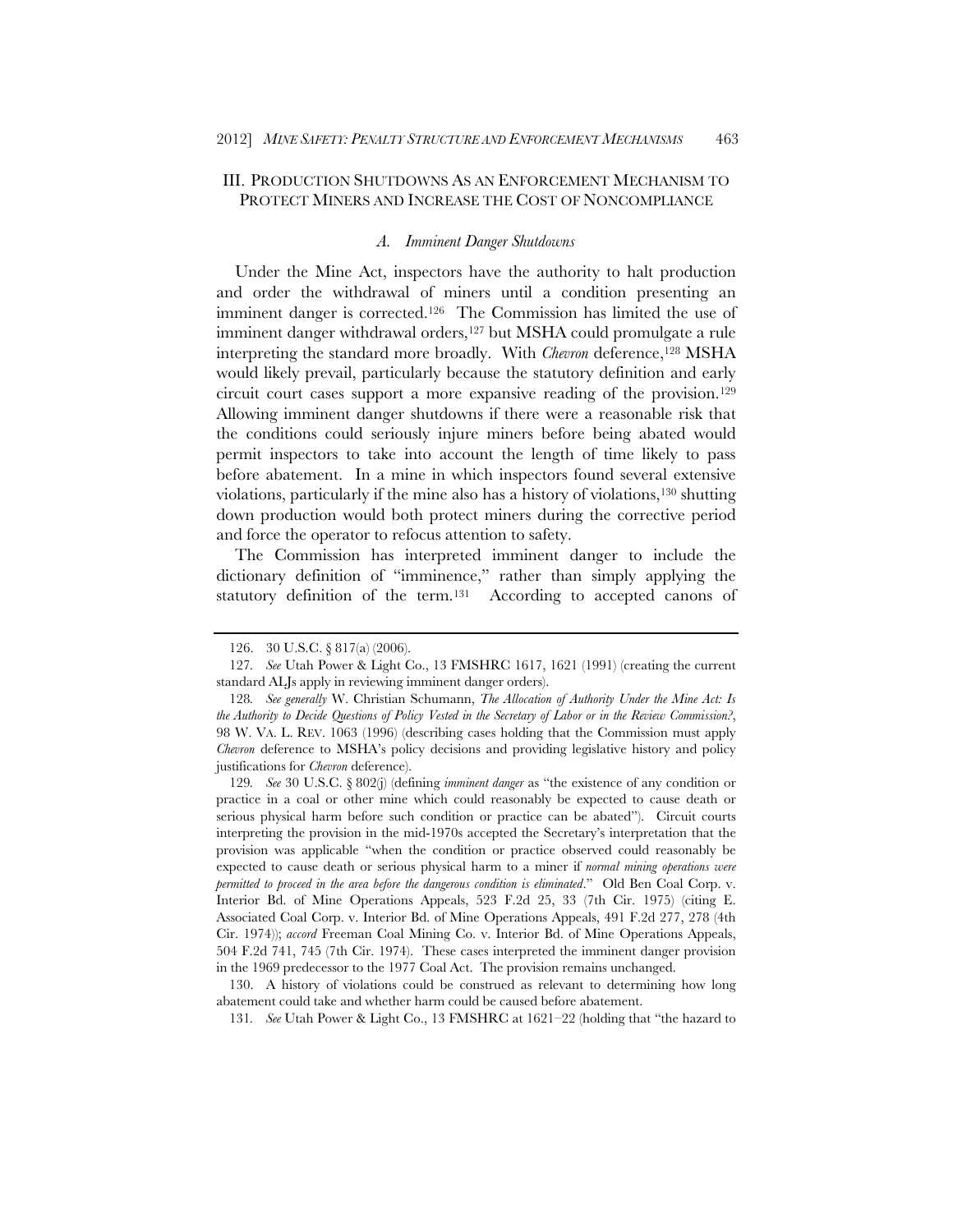statutory construction, the definition of a term contained in a statute should be applied unless it is incomplete or inapplicable to the situation.<sup>132</sup> Dictionary definitions are to be relied upon only for "[w]ords that are not terms of art and that are not statutorily defined."133 MSHA has not yet challenged the Commission's interpretation of the imminent danger standard in a federal appeals court.

The Commission also limited the discretion of inspectors in issuing imminent danger orders, holding, "An inspector, albeit acting in good faith, abuses his discretion in the sense of making a decision that is not in accordance with law when he orders the immediate withdrawal of miners under section 107(a) in circumstances where there is not an imminent threat to miners."134 This has limited the use of the provision in situations in which an inspector sees very dangerous conditions that could easily escalate, such as where dust and inadequate fire suppression equipment mean an ignition would lead to an explosion, but the inspector does not see the ignition. In one case, the ALJ found that the inspector abused his discretion by ordering an imminent danger withdrawal where there was a fire in a mineshaft that connected through a sealed borehole to working sections with miners present.<sup>135</sup> The company wanted to pour water down the shaft to put out the fire without removing the miners, and the inspector insisted that the miners come above ground to protect them in case of an explosion.136 The ALJ found insufficient evidence to support the inspector's

be protected against by the withdrawal order must be impending so as to require the immediate withdrawal of the miners. . . . To support a finding of imminent danger, the inspector must find that the hazardous condition has a reasonable potential to cause death or serious injury within a short period of time").

<sup>132</sup>*. See* YULE KIM, CONG. RESEARCH SERV., ORDER CODE 97-589, STATUTORY INTERPRETATION: GENERAL PRINCIPLES AND RECENT TRENDS 5–6 (2008) (explaining when the statutory definition will be used).

<sup>133</sup>*. Id.* at 6.

 <sup>134.</sup> Utah Power & Light Co., 13 FMSHRC at 1622–23. This standard allows the ALJ or the Commission to decide whether there was an imminent threat, which is precisely what the inspector should have discretion to determine. A more typical abuse of discretion standard would ask only whether the inspector could reasonably have found an imminent threat. *But see* Moore, *supra* note 45, at 209–11 (arguing that the Commission should have more discretion to review MSHA's decisions because of the extraordinary power conferred on inspectors under the Mine Act).

<sup>135</sup>*. See* BethEnergy Mines, Inc., 16 FMSHRC 935, 969–74 (1993) (finding that MSHA did not present sufficient evidence that conditions in the working sections were dangerous, despite the concern that the shaft fire could cause an explosion that would spread to those sections).

<sup>136</sup>*. See id.* at 955–57 (asserting additionally that though methane measurements were low at the time, it was a gassy mine, further increasing the risks associated with an active fire).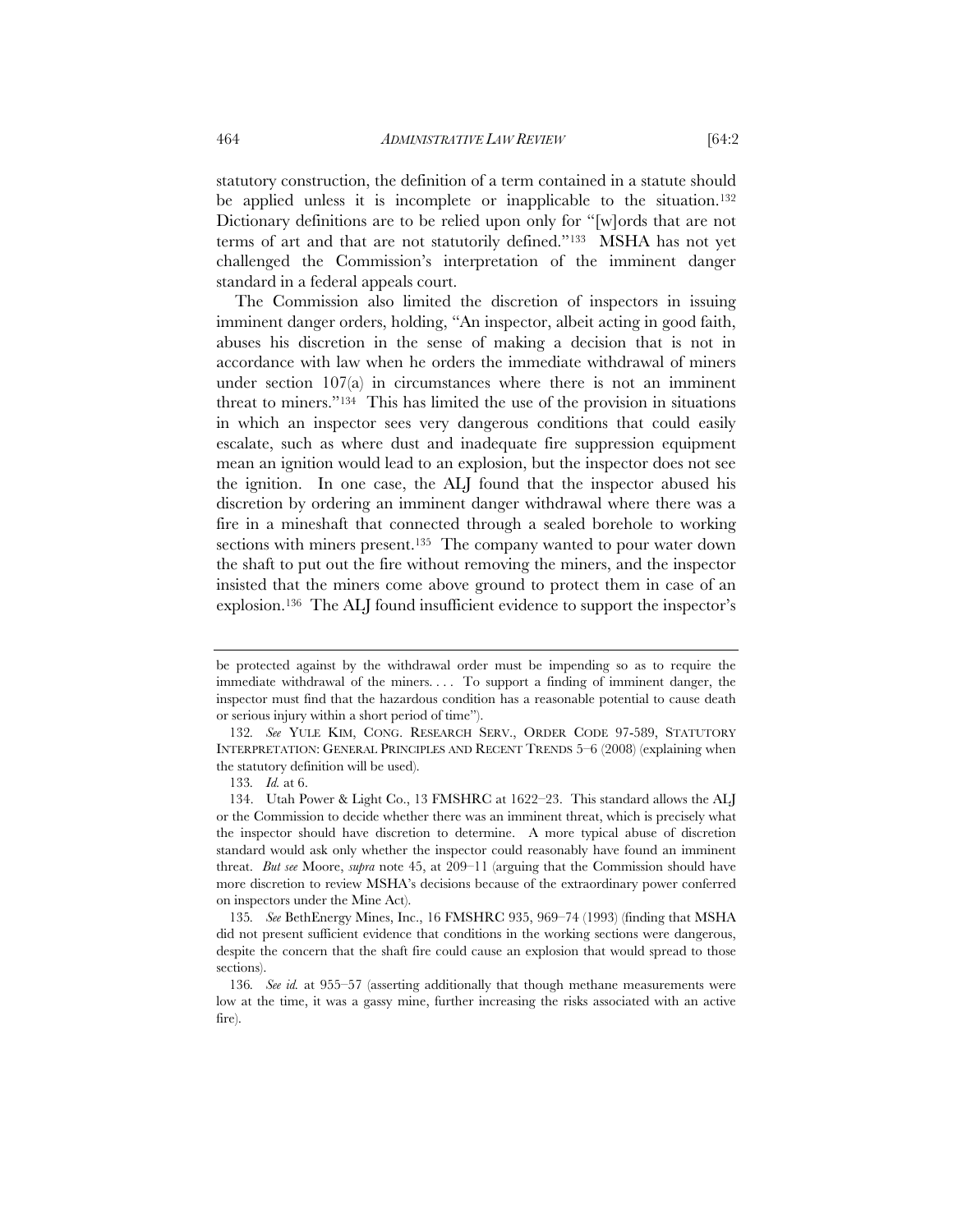conclusion that there was an imminent danger of an explosion in the shaft or that such an explosion could spread to the working sections.137

Reworking the imminent danger withdrawal standard would protect miners in dangerous mines when inspectors are present, and it would increase the costs to operators associated with having unsafe conditions when inspectors visit. MSHA could use the rulemaking process to develop a more favorable standard. An appeal to a U.S. court of appeals arguing that the statutory language is unambiguous and the Commission's interpretation inappropriate could also be successful.138 Even with a more expansive interpretation of MSHA's authority, though, "imminent danger" can cover only conditions that reach a fairly high threshold of likelihood of harm. In addition, imminent danger shutdowns are only possible when inspectors are present, and there simply are not enough inspectors to visit all mines regularly enough to prevent dangerous conditions from developing. More actions need to be available to MSHA before conditions reach the level of an imminent danger, regardless of whether the standard is construed narrowly or broadly.

#### *B. Section 104 Shutdowns*

Production shutdowns are also allowable under § 104 for failure to timely abate a violative condition or for repeated unwarrantable failure violations.139 More active use of this provision could encourage greater compliance, particularly after citations are issued. If waiting to correct a violation or continuing to violate the same standard after having received a citation led to a more consistent withdrawal of miners, then operators would be more likely to follow the directives of inspectors in a prompt manner.

<sup>137</sup>*. Id.* at 974.

<sup>138</sup>*. See* Chevron U.S.A. Inc. v. Natural Res. Def. Council, Inc., 467 U.S. 837, 842–43 (1984) (explaining that the first step of analysis is to determine whether Congress "has directly spoken to the precise question at issue," in which case both courts and agencies "must give effect to the unambiguously expressed intent of Congress").

<sup>139</sup>*. See* Federal Mine Safety and Health Act of 1977, Pub. L. No. 95-164, § 104(a), (b), (d)(1), 91 Stat. 1290, 1300–1301 (codified at 30 U.S.C. § 814 (2006)). Section 104(b) provides that, when a condition has not been corrected during the agreed-upon abatement period, those miners not needed to correct the condition may be withdrawn. Section 104(d) provides for withdrawal of miners not needed to correct the condition if the inspector finds an unwarrantable failure violation for the same problem multiple times during an inspection, or repeated within ninety days. Both of these are partial withdrawal orders for only the affected areas of the mine. For guidelines designed to help inspectors apply  $\S$  104, see PROGRAM POLICY MANUAL, *supra* note 49.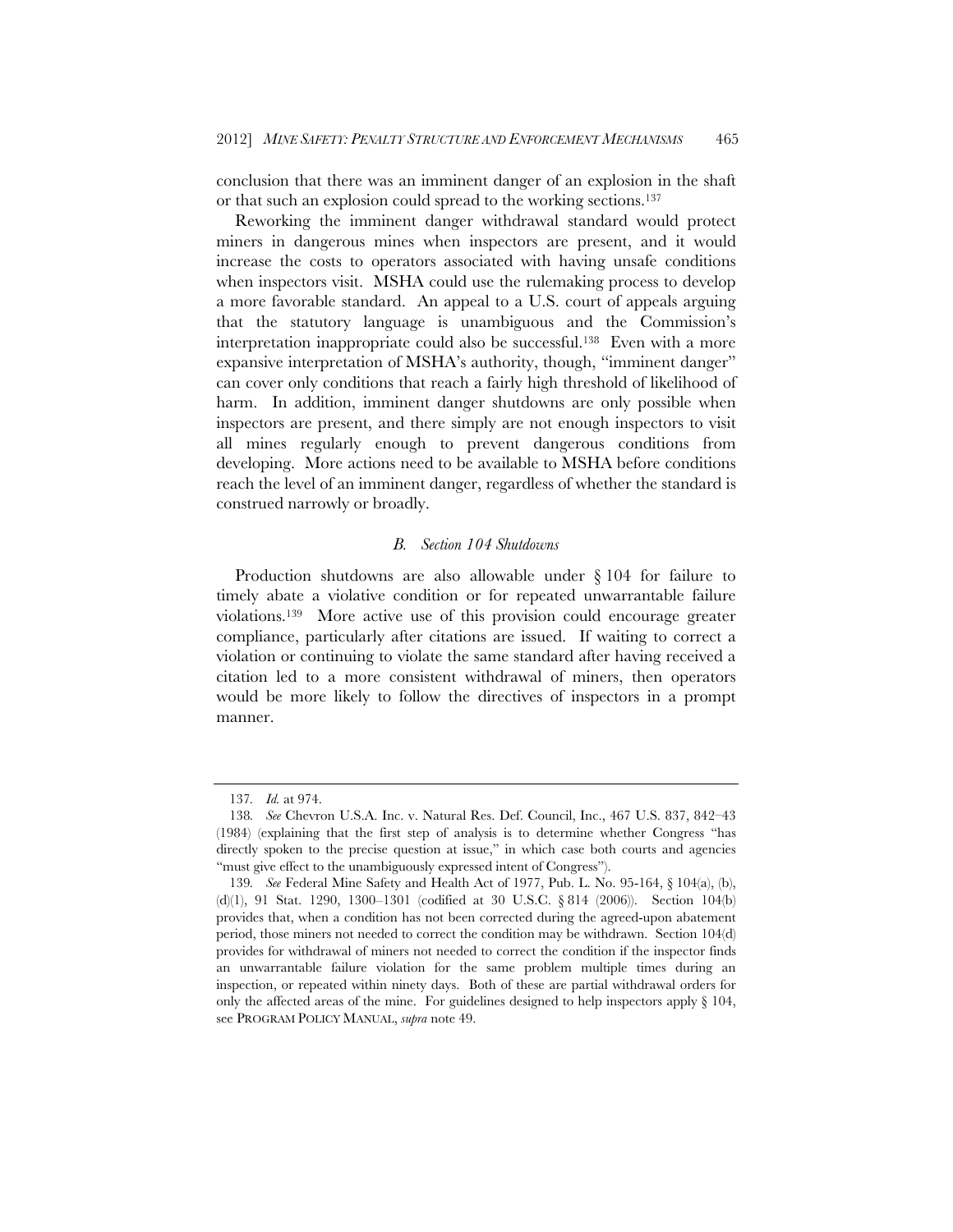#### 466 *ADMINISTRATIVE LAW REVIEW* [64:2

# *C. Potential Benefits of Expanded Shutdown Authority*

Whether imminent danger and unabated violative condition shutdown provisions are interpreted more broadly or new legislation is passed, permitting shutdowns of mines where operators display disregard for safety provisions could convince those operators to change the way they do business.140 Production shutdowns are very costly for operators, who must pay workers even when no coal is being produced. Withdrawing miners and then restarting production can be a lengthy process even if the condition can be abated quickly.141

Production shutdowns can be more directly connected with the safety violations than fines in many cases. Because companies contest so many violations, even fines that are upheld in full may not be paid for years.142 By the time the accountant or secretary writes the check, no one even remembers that the fine resulted from the decision to have a miner work on the longwall rather than do rock-dusting. However, when an inspector arrives, sees a violation, and stops production until it is fixed, the foreman or mine superintendent can readily associate the consequences with the decision to ignore safety. Production shutdowns send the message that compliance with safety standards is a precondition that must be met before mining may take place.

MSHA could more frequently use existing authority to shut down production when operators repeatedly and unwarrantably violate mandatory health and safety standards. Using the notice-and-comment rulemaking process to solidify policy positions for the imminent danger standard would protect the more reasonable and more expansive interpretation from the Commission's narrower viewpoint. Between § 104 shutdowns, imminent danger shutdowns, and the newly revived pattern of violations standard,143 MSHA has a statutory basis to use production

 <sup>140.</sup> The outraged responses of mining companies to proposed permitting changes for environmental regulations demonstrate resistance to any measures that reduce production. In addition, Massey's documented production demands display the importance placed on continued production. *See* MCATEER ET AL., *supra* note 19, at 22 (explaining the production costs of shutting down a longwall machine).

 <sup>141.</sup> In a mine that extends for miles, it can take a long time simply to transport workers between the surface and the more remote sections of the mine. In addition, new pre-shift examinations would need to be performed, and some continuously operating mine machinery could require time and effort to stop and restart.

<sup>142</sup>*. See* Lofaso, *supra* note 18, at 103 (explaining that some operators try to circumvent regulation by making frivolous citation appeals).

<sup>143</sup>*. See* 30 U.S.C. § 814(e)(1)–(2) (2006) (outlining the pattern of violations standard, which allows the withdrawal of miners from sections of mines with violations of safety standards if MSHA has established a pattern of repeated S&S violations).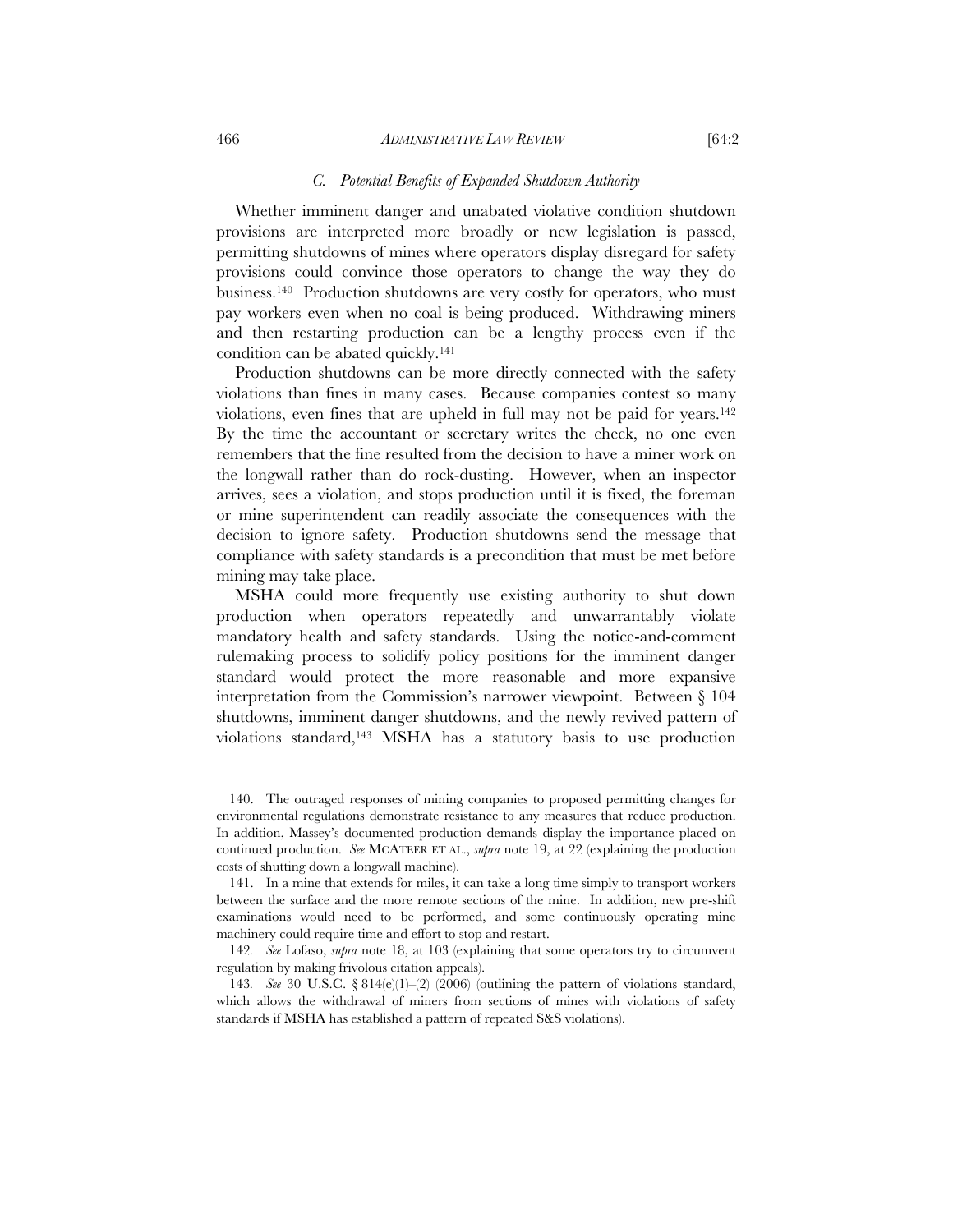shutdowns to force operators into compliance when penalties are not working.

Reports from Upper Big Branch suggest a widespread, top-down culture that favored production at all costs and had little respect for safety regulations.144 The failure of required examinations to improve conditions in the mine demonstrates the impacts and extent of this culture. Examinations are the key self-enforcement mechanisms for operators to ensure compliance with safety standards, giving foremen the chance to observe problems and direct that they be corrected before they become serious.145 At Upper Big Branch, not only were recorded problems uncorrected, but foremen did not even take some required readings.146 MSHA needs to develop better methods of counteracting the culture of noncompliance in companies like Massey. Allowing inspectors to halt production in mines with widespread violations of multiple safety standards would make it more difficult for operators to profitably disregard safety regulations. Even if inspections do not take place frequently enough to fully alter the cost–benefit analysis of compliance, shutting down production while the company addresses safety problems would at least ensure a clean slate after inspections so that conditions would not have the chance to continuously deteriorate. For these changes to succeed, MSHA will likely need cooperation from FMSHRC, or will have to more aggressively appeal adverse Commission decisions to the federal courts, which have traditionally been much more deferential to MSHA's policy decisions.

# IV. OTHER SOLUTIONS AND CONCLUSIONS

#### *A. Nonadministrative Solutions*

While the focus of this Comment is on administrative solutions, those potential changes should be viewed in the context of possible nonadministrative developments. Non-administrative methods of increasing compliance include increased criminal liability for certain types of violations,<sup>147</sup> more tort suits with large damage awards,<sup>148</sup> and stronger

<sup>144</sup>*. See* MCATEER ET AL., *supra* note 19, at 97–102 (detailing several areas which demonstrate a "normalization of deviance").

<sup>145</sup>*. See, e.g.*, UNITED MINE WORKERS OF AM., *supra* note 93, at 46 ("The purpose of these examinations is to identify hazardous conditions and to ensure they are corrected.").

<sup>146</sup>*. See* MCATEER ET AL., *supra* note 19, at 98 (stating that fraudulent practices of filling in the examiner's book as though readings had been taken "suggests a profoundly dangerous attitude that firebossing a mine is just another burden").

<sup>147</sup>*. See Examining Recent Regulatory and Enforcement Actions of the Mine Safety and Health Administration: Hearing Before the Subcomm. on Workforce Protections of the H. Comm. on Educ. & the Workforce*, 112th Cong. 23 (2011) (statement of Joseph Main, Assistant Secretary of Labor for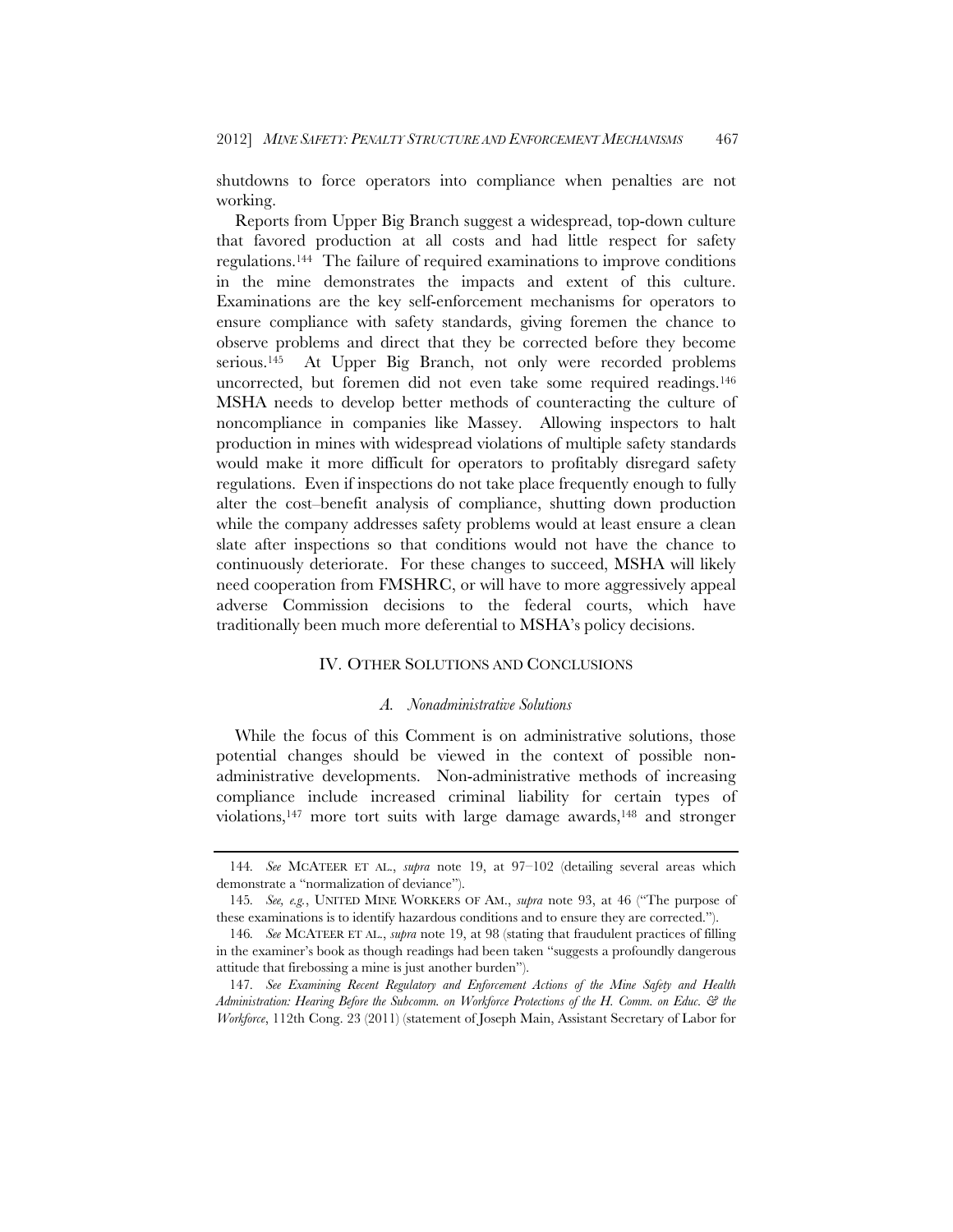union presence.149 Any of these measures would likely increase compliance by increasing the costs of ignoring regulations. Unions have the potential to change the culture of the company, something that the Governor's Independent Investigation Panel suggested was of utmost importance after Upper Big Branch.150 Criminal liability in some situations is already available and could be imposed more vigorously. Even without any legislative changes, members of upper management could be criminally liable for the events at Upper Big Branch. In fact, the Department of Justice has prosecuted some individuals and indicated that more criminal prosecutions may take place,151 and the settlement reached on civil penalties did not rule out further individual criminal charges.152 The UMWA has suggested that a grand jury be convened and subpoenas issued to determine levels of knowledge and responsibility, with indictments as appropriate.153 Criminal charges against members of management would likely be an effective deterrent for other mine operators with similar disregard for safety, though the deterrent effect could wear off in the time

149*. See* Lofaso, *supra* note 18, at 106–13 (arguing that the union model should be applied to non-union mines because of strong evidence that union mines are safer).

150*. See* MCATEER ET AL., *supra* note 19, at 97–102 (discussing the "normalization of deviance" that developed at the Upper Big Branch Mine regarding safety).

151*. See* Ken Ward Jr., *Breaking News: Upper Big Branch Superintendent Charged with 'Conspiracy' in Mine Disaster Probe*, *Coal Tattoo*, CHARLESTON GAZETTE (Feb. 22, 2012, 10:21 AM), http://blogs.wvgazette.com/coaltattoo/2012/02/22/breaking-news-upper-bigbranch-superintendent-charged-with-conspiracy-in-mine-disaster-probe/#more-22007 (suggesting that the superintendent charged may be cooperating with prosecutors, which would suggest that there may be more people charged further up the chain of command).

152*. See* Ken Ward Jr., *Alpha to Pay \$200 Million in UBB Safety Deal*, CHARLESTON GAZETTE, Dec. 5, 2011, http://wvgazette.com/News/201112050159 ("But unlike a previous government deal with Massey, the deal does not resolve any potential criminal violations by any officers or agents of Performance Coal or Massey . . . .").

153*. See* UNITED MINE WORKERS OF AM., *supra* note 93, at 71–72, 85. This report suggests that the corporate officials who invoked the Fifth Amendment to avoid testifying about events leading up to the explosion should be subject to subpoenas and likely should be prosecuted. This includes officials who spent time underground directly after the explosion without communicating with the mine rescue teams, and who now refuse to answer questions regarding their findings and actions. *Id.* 

MSHA) (advocating for a lower bar for criminal prosecution of operators who risk miners' lives and for extending criminal penalties to providing advance notice of inspections).

<sup>148</sup>*. See, e.g.*, Jim Fink, *Massey Energy: A Dirty Coal Company*, INVESTING DAILY (Apr. 7, 2010), http://www.investingdaily.com/id/17176/massey-energy-a-dirty-coalcompany.html ("Blankenship's actions over the years may have maximized Massey's earnings in the short term, but they have exposed Massey shareholders to massive litigation risk in the long term. Society will exact its revenge against Massey one of these days through a jury verdict so large that it will dwarf whatever unjust enrichment Blankenship has managed to accumulate for Massey.").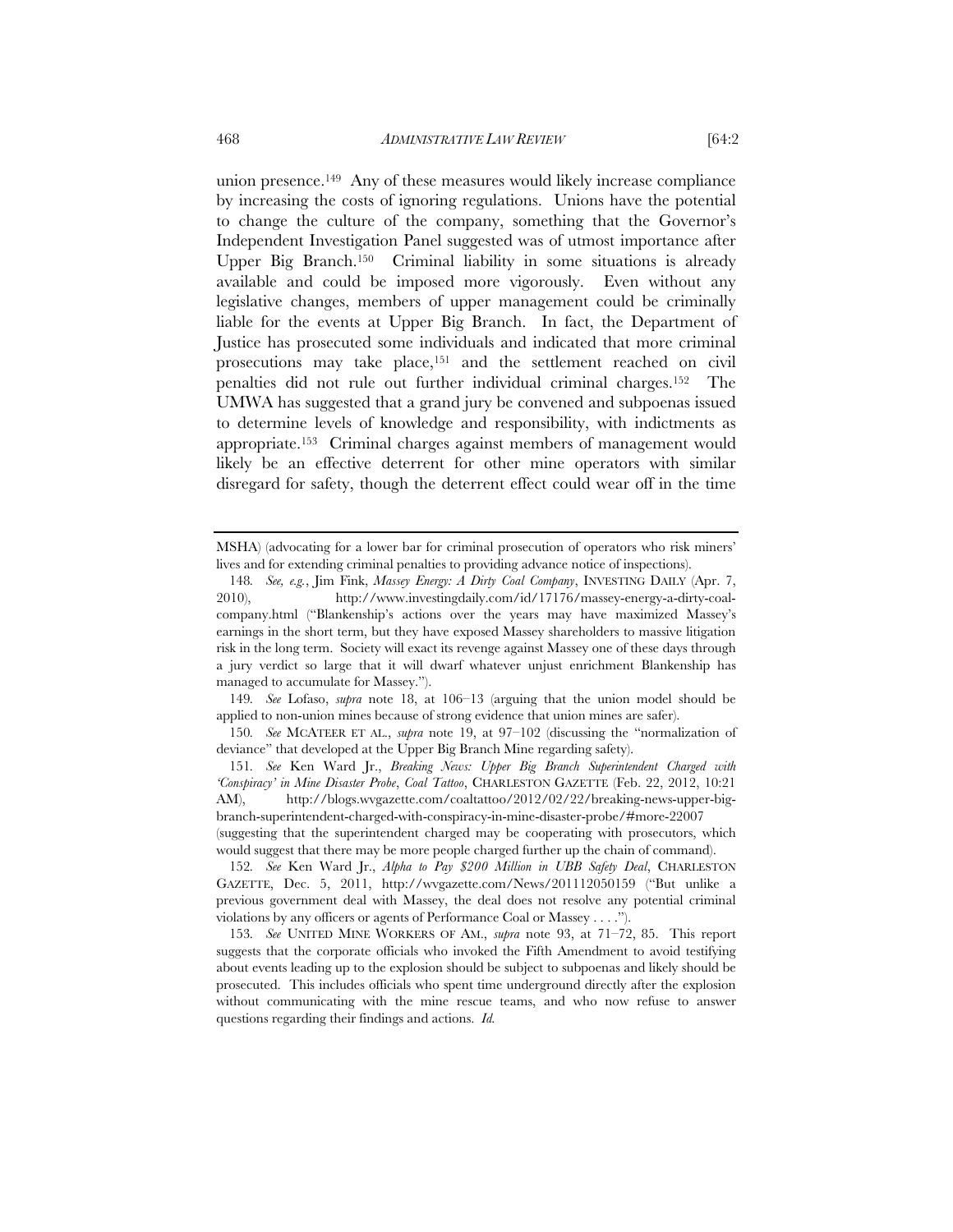between disasters or if prosecutors fail to bring charges consistently. To have a major effect on behavior, criminal charges against upper management would probably be necessary after serious violations that do not result in fatalities, rather than only after a major disaster like Upper Big Branch.

## *B. MSHA Administrative Solutions and Current Changes*

Multiple administrative tools are available to MSHA that would improve the efficacy of the agency without fundamentally altering the current regulatory framework or requiring legislative action. First, inspectors can use their authority more aggressively to issue more citations and order more withdrawals. Next, MSHA could implement a policy of imposing the highest penalty available under the point system, and using special assessments for higher penalties when companies are frequent offenders or are negligent operators.154 Rulemaking could further extend MSHA authority in key areas, including shutdowns and withdrawals. An eminently sensible recommendation from the UMWA would place MSHA, rather than the operators, in charge of training miners on their rights under the Mine Act,155 which could reduce the ability of management to intimidate workers.

MSHA has already begun several initiatives that at least partially address some of the problems discovered in the aftermath of the Upper Big Branch disaster. Impact inspections target mines with a history of compliance problems by sending several inspectors at once, stopping phone lines to prevent advance notice, and scheduling checks often take place at unusual times when operators do not expect an inspection.156 MSHA also

 <sup>154.</sup> One of the challenges with this recommendation is that FMSHRC would need a similar policy. While it is beyond the scope of this Comment to debate the split-enforcement model or to consider changes that would require major legislative action, many of the difficulties of strong enforcement arise because of the lack of common leadership and common policy goals between FMSHRC and MSHA. Eliminating FMSHRC or placing it under the control of the Department of Labor would resolve that problem. Any concerns of ALJs would be considered in the formulation of policy, and ALJs would be informed of and bound by the same policies as the inspectors and other personnel responsible for enforcing the Mine Act.

<sup>155</sup>*. See* UNITED MINE WORKERS OF AM., *supra* note 93, at 87 (explaining that many miners were either unaware or uncomfortable with exercising their right to report unsafe conditions and to refuse to work in such conditions).

<sup>156</sup>*. See Examining Recent Regulatory and Enforcement Actions of the Mine Safety and Health Administration: Hearing Before the Subcomm. on Workforce Protections of the H. Comm. on Educ. & the Workforce*, 112th Cong. 18–19 (2011) (statement of Joseph Main, Assistant Secretary of Labor for MSHA) (detailing the successful results and many violations discovered during impact inspections).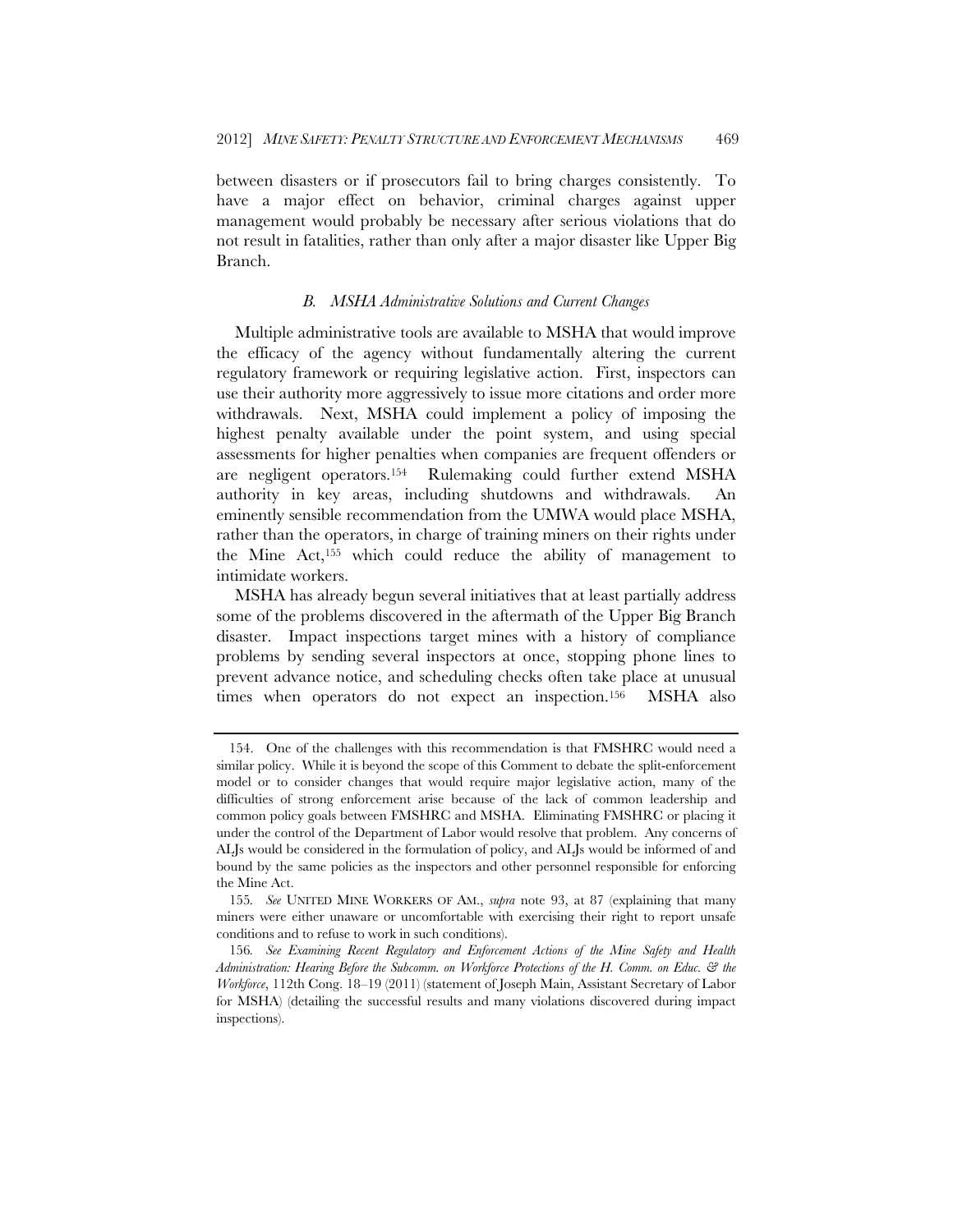instigated rulemaking to require correction of any violations discovered during pre-shift and on-shift examinations.157 Structural changes to address workload problems at MSHA have also taken place, such as the division of the largest district, which served Upper Big Branch, into two districts with separate offices.<sup>158</sup>

# *C. FMSHRC Reforms*

Underlying these solutions, though, is the need for reform at FMSHRC. The D.C. Circuit held in 1994 that MSHA regulations and interpretations are entitled to *Chevron* deference from the Commission and ALJs.159 It has been argued that the Commission should have the authority to review policy decisions because of the special position of the Commission as an independent agency in a split-enforcement scheme.160 However, the legislative history of the Mine Act does not support that view.<sup>161</sup> In addition, MSHA inspectors, while given a great deal of authority, are required to have practical mining experience, making them uniquely qualified to exercise discretion and judgment in the course of inspecting mines.162

Legislative change is probably not necessary to challenge the Commission's forays into mine policy. Appeals to federal circuit courts would likely succeed, particularly if MSHA promulgates rules reflecting stronger enforcement.163 Official rulemaking for some changes can protect

160*. See generally* Moore, *supra* note 45 (arguing that Congress intended MSHA and FMSHRC to share authority over policy matters).

<sup>157</sup>*. See id.* at 20 (stating that the proposed rule would reinstate requirements that were previously in place).

 <sup>158.</sup> News Release, Mine Safety & Health Admin., *MSHA's Newly Formed Coal District 12 Begins Operations* (June 14, 2011), http://www.msha.gov/media/PRESS/2011/ NR110614.asp.

<sup>159</sup>*. See* Energy W. Mining Co. v. Fed. Mine Safety & Health Review Comm'n, 40 F.3d 457, 463–64 (D.C. Cir. 1994) (holding that the Commission owes the Secretary and MSHA *Chevron* deference); *see also* Schumann, *supra* note 128, at 1095 (outlining the arguments of both sides and describing the court's holding in favor of the Secretary, rejecting the operator's argument that the Commission should have authority to decide questions of policy).

<sup>161</sup>*. See* S. REP. NO. 95-181, at 49 (1977) ("[T]he Secretary's interpretations of the law and regulations shall be given weight by both the Commission and the courts."), *reprinted in* STAFF OF SUBCOMM. ON LABOR, 95TH CONG., LEGISLATIVE HISTORY OF THE FEDERAL MINE SAFETY AND HEALTH ACT OF 1977, at 637 (Comm. Print 1978). *Chevron* was decided after the passage of the Mine Act, so neither the statute nor legislative history incorporates more obvious indications of the intended level of deference.

<sup>162</sup>*. See* Schumann, *supra* note 128, at 1066 (explaining that the statute requires MSHA employees, especially inspectors, to have practical mining experience).

<sup>163</sup>*. See* Kenna, *supra* note 57, at 399–400 (explaining that levels of deference can be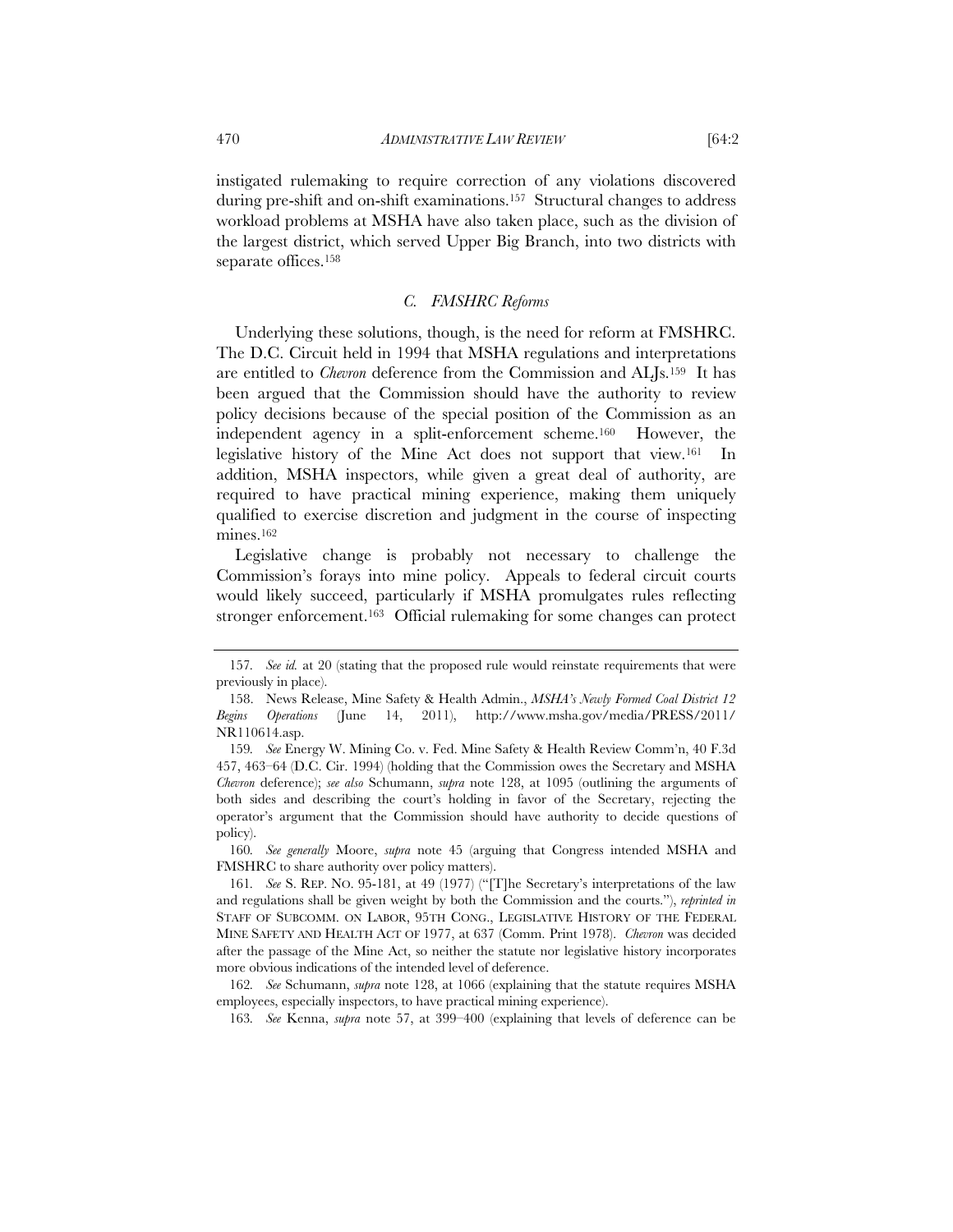MSHA actions against judicial review as long as the rules are reasonable interpretations of the statute under *Chevron*.164 MSHA could seek to revisit some past decisions of the Commission, like the imminent danger holdings, and those could be challenged in federal appeals court when MSHA has a good test case. This would return MSHA's enforcement capabilities to their position between the passage of the Mine Act and the early- to mid-1990s, when Commission cases contracted MSHA's authority.

Penalties imposed by ALJs are more difficult for MSHA to control. It is possible that appealing penalty determinations more often would discourage ALJs from reducing them without good reason, but the resources involved in bringing more cases before the already overloaded Commission could be prohibitive. In addition, the penalties imposed by MSHA are often too low to be effective, creating a dual need to increase penalties at the agency level and to preserve higher contested penalties. Imposing higher penalties without some change in FMSHRC could easily result in more penalties being determined by ALJs rather than by MSHA. Higher penalties are more likely to be contested already; if MSHA begins imposing higher penalties and ALJs continue to reduce them, the increased penalties would simply add to the backlog of appeals.165

Legislative action might be necessary to reduce ALJs' discretion in penalty awards, a traditional area of judicial discretion. Mandatory minimum penalties would be a fairly simple and straightforward method of reducing ALJ discretion and ensuring a floor sufficient to deter at least some noncompliance.166 Minimums could be applied to several factors already considered: there could be a minimum for any S&S violation, or

higher or lower for agency positions depending on whether the position has been formalized through some official process).

 <sup>164.</sup> Deference given to agencies is greater for interpretations that have undergone notice-and-comment rulemaking or formal adjudication as opposed to less formal agency materials that may not reflect an official position. *See id.* at 400; *see also* Moore, *supra* note 45, at 193 (discussing the Supreme Court's reasoning in *Christensen v. Harris County*, 529 U.S. 576  $(2000)$ ).

 <sup>165.</sup> In one case, an ALJ discussed the problem of companies increasingly contesting penalties. *See* Black Beauty Coal Co., 31 FMSHRC 1549, 1549 (2009). In addition to ALJs reducing penalties, MSHA often settles because the agency is unable to handle the volume of cases. The ALJ rejected a settlement that would have reduced the initial penalties by over eighty percent, holding that "such a reduction encourages mine operators to contest the penalties in the hope of receiving such a reduction. The fact that a mine operator can obtain such a drastic reduction does not encourage the mine to comply with the requirements of the Act." *Id.*

 <sup>166.</sup> Though mandatory minimum penalties have been criticized in the criminal law context, many of the concerns would not be relevant to administrative fines imposed against companies for a strict liability statute. There is little risk of discrimination, and a welldesigned rule would not risk being excessively punitive.